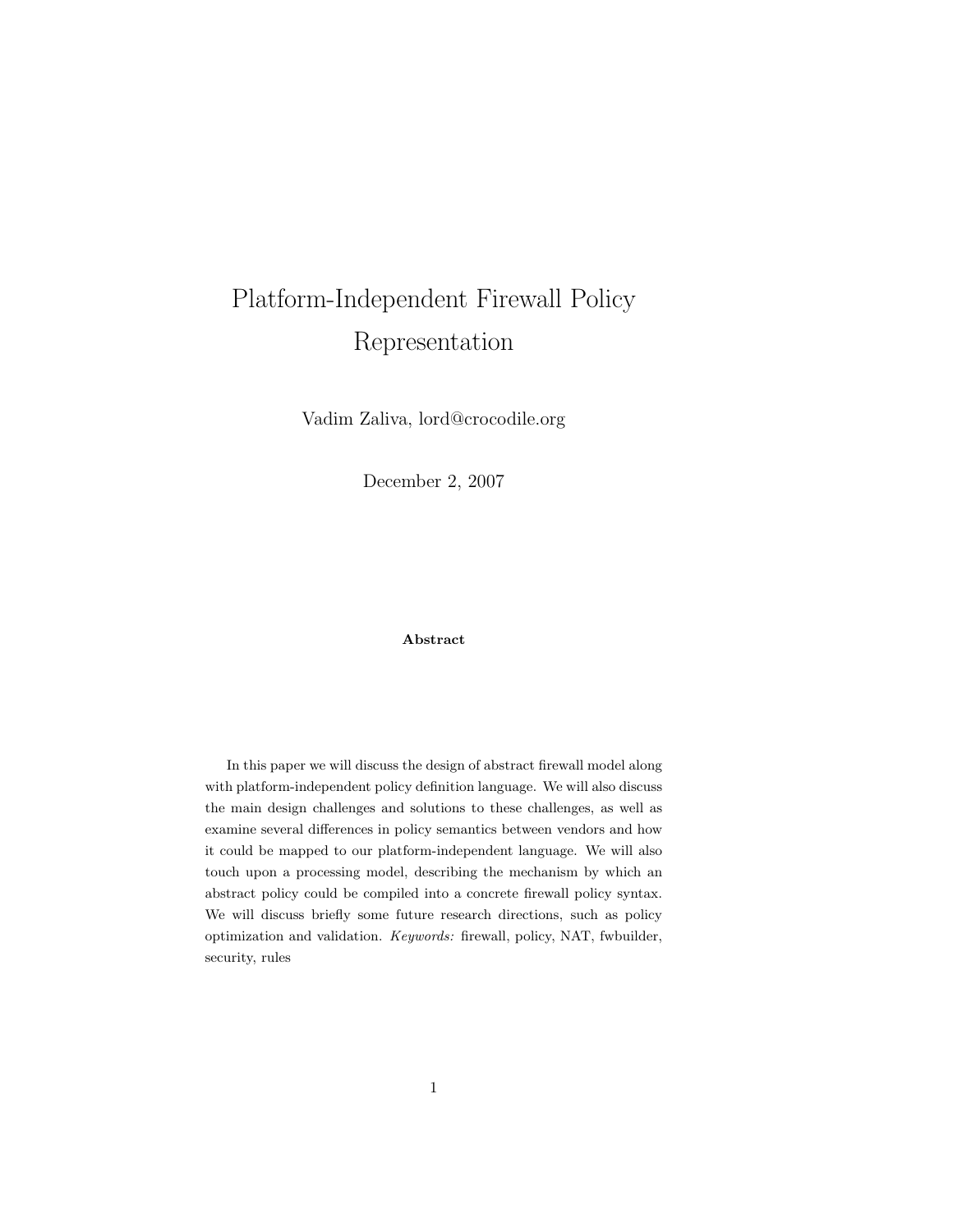## Contents

| 1                                                        | <b>Introduction</b><br>$\bf{3}$     |                                               |                |  |  |  |
|----------------------------------------------------------|-------------------------------------|-----------------------------------------------|----------------|--|--|--|
| $\overline{2}$                                           | <b>Abstract Firewall</b>            |                                               |                |  |  |  |
|                                                          | 2.1                                 |                                               |                |  |  |  |
|                                                          |                                     | Basic Networking Objects<br>2.1.1             | $\overline{4}$ |  |  |  |
|                                                          |                                     | 2.1.2                                         | 5              |  |  |  |
|                                                          |                                     | 2.1.3                                         | 5              |  |  |  |
|                                                          | 2.2                                 |                                               |                |  |  |  |
|                                                          | 2.3                                 |                                               |                |  |  |  |
|                                                          | 2.4                                 | Policy Verification and Optimization          | 10             |  |  |  |
|                                                          |                                     | 2.4.1                                         | 10             |  |  |  |
|                                                          |                                     | 2.4.2                                         | 10             |  |  |  |
| 3                                                        | <b>Platform-specific challenges</b> |                                               |                |  |  |  |
|                                                          | $3.1\,$                             | Implicit vs. Explicit Interface Specification | 11             |  |  |  |
|                                                          | 3.2                                 |                                               | 11             |  |  |  |
|                                                          | 3.3                                 | First vs. Last Policy Rule Matching           | 11             |  |  |  |
|                                                          | 3.4                                 |                                               |                |  |  |  |
|                                                          | $3.5\,$                             |                                               |                |  |  |  |
|                                                          | 3.6                                 |                                               |                |  |  |  |
|                                                          | 3.7                                 |                                               | 13             |  |  |  |
| <b>Abstract Policy Compilation Techniques</b><br>13<br>4 |                                     |                                               |                |  |  |  |
| 5                                                        | <b>Related Work</b>                 |                                               |                |  |  |  |
| 6                                                        | <b>Conclusions</b>                  |                                               |                |  |  |  |
|                                                          | <b>Appendices</b>                   |                                               |                |  |  |  |
|                                                          | <b>A Firewall Builder DTD</b><br>16 |                                               |                |  |  |  |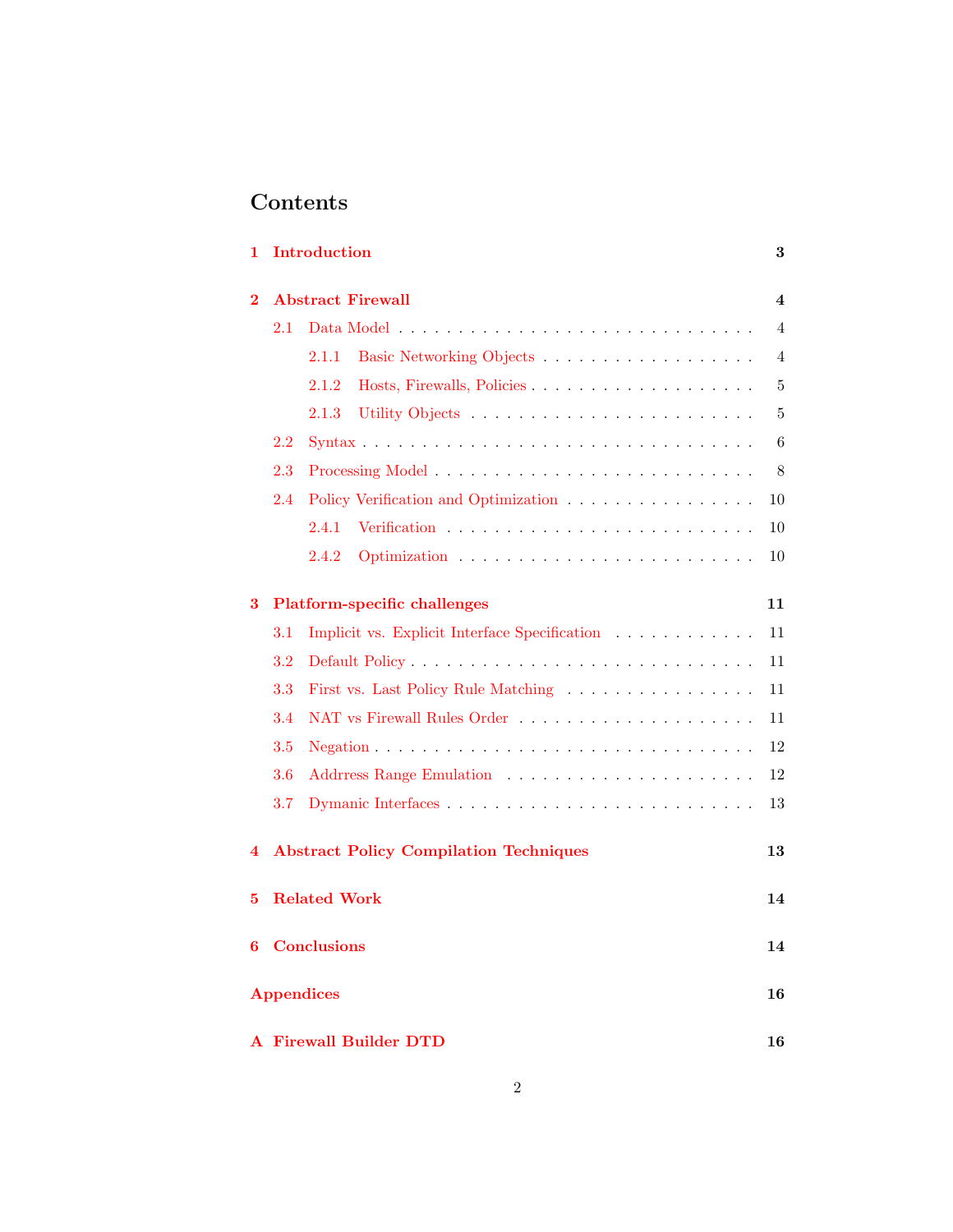## <span id="page-2-0"></span>1 Introduction

Presently, firewall administrators are often required to manage multiple firewall platforms from different vendors. Each of these platforms has its own language to describe firewall policies. Besides syntax differences, firewall policy models also vary from vendor to vendor. If we make a parallel to programming languages, a firewall administrator is required to learn multiple assembly languages. One possible solution is the introduction of a high-level, platform-independent firewall policy description language which could be compiled into representations specific to particular platforms. This approach relieves the burden on firewall administrator of learning the low-level details of multiple firewall platforms. Additionally, it helps to eliminate large groups of trivial errors which a human could make during policy configuration, by allowing a user to work with higher level abstractions without being burdened by low-level policy syntax details. Having a platform-independent policy representation will also allow the user to develop a class of cross-platform tools for managing, analyzing, and validating such policies. We believe that our approach will allow administrators to increase system security by reducing the chance of human error.

The ideas described in this paper are implemented in a successful open source project called Firewall Builder $[10]$ . It currently supports five firewall platforms and is included in major Linux distributions. Firewall Builder allows the user to create and edit policies of an abstract firewall expressed in a platform-independent language. The project provides convenient GUI for editing firewall policies. The abstract policy uses a set of provided policy compilers to compile into policy files for concrete firewall platforms. In this paper we have focused on abstract firewall models and policy compilation. We refer readers to related documents on Firewall Builder user interface[\[11\]](#page-14-1), API, extensibility[\[14\]](#page-15-1), etc.

This paper is organized as follows: In section [2](#page-3-0) we wil describe the Abstract Firewall model we are using. In section [3](#page-10-0) we will discuss some examples of platofrm-specific differences to illustrate the kinds of problems we are solving. Then, in section [4,](#page-12-1) we will discuss some processing techniques we have used. Finally, in section [6](#page-13-1) we will cover some of the possible directions of future research.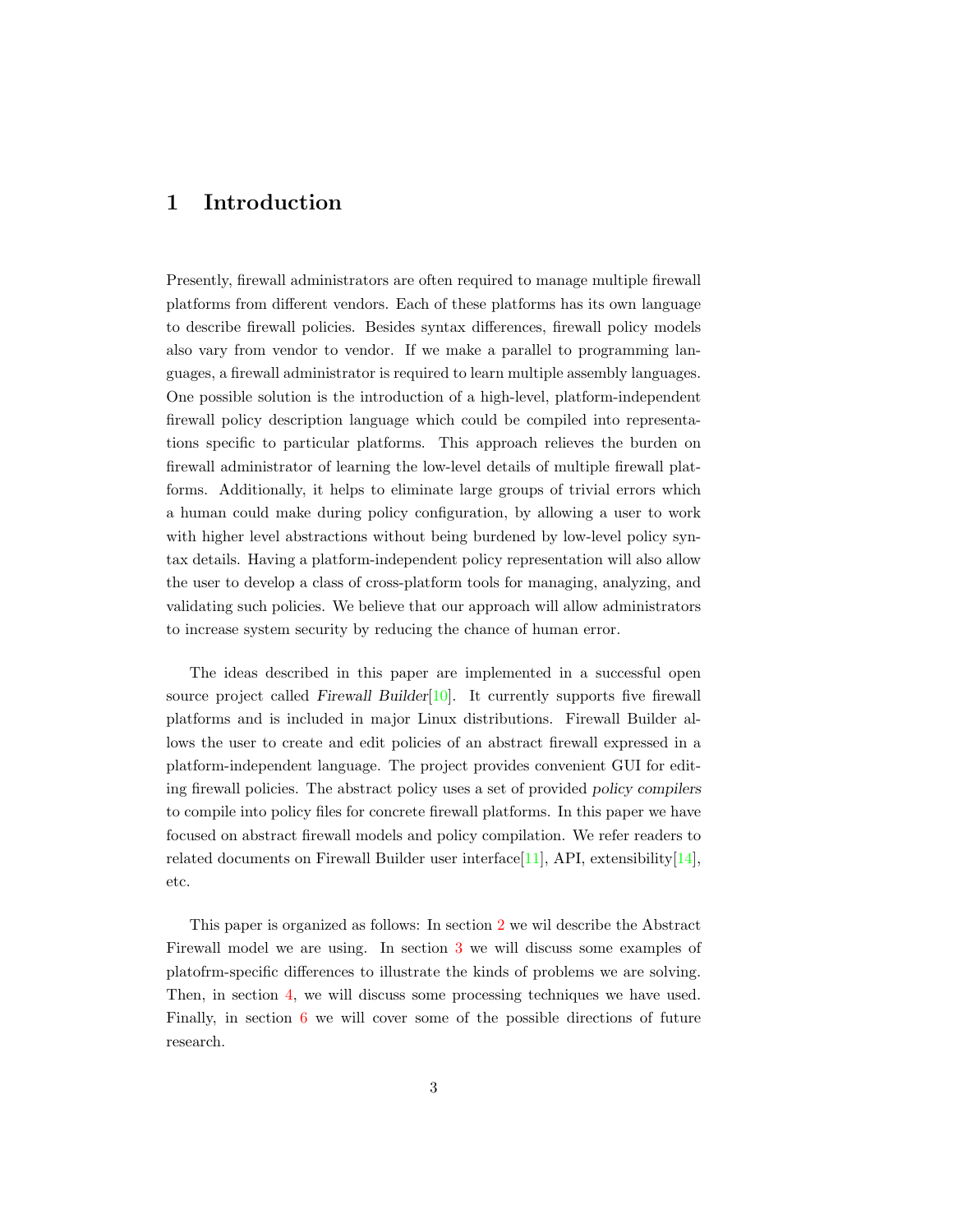## <span id="page-3-0"></span>2 Abstract Firewall

Firewall Builder presents a user with a Synthetic Model of a firewall, in which we can combine features supported by various firewall platforms. We also made some assumtions about the semantics of some rules, which are normally also platform dependent.

When working with Firewall Builder, the user only needs to know this abstract firewall model. The user defines policy for this imagninary abstract firewall, and Firewall Builder's policy compiler translates it to the model of the concrete firewall where it will be actually deployed.

#### <span id="page-3-1"></span>2.1 Data Model

We use an object model to represent various networking and security concepts used in configuring firewalls. User data is saved in files with *fwb* using syntax described in section [2.2.](#page-5-0) Objects are organized into Libraries. Each file is a collection of such libraries. Typically there is at least one library of objects created by the user. Additionally, there is a library of standard objects provided with Firewall Builder which includes definitions of standard objects (such as a list of standard address ranges for private networks per RFC 1918[\[12\]](#page-15-2)). When used in a business environent, the company may supply some libraries of company-wide objects to be used by all departements.

The objects could be rougly split into several categories:

#### <span id="page-3-2"></span>2.1.1 Basic Networking Objects

This category includes some basic objects representing common concepts used in Networking. Some of them are:

- IPv4 Address Internet Protocol (IP) version 4 address
- IP Service IP service, defined by protocol number and some options like loose source rote and record route
- UDP Service UDP service is defined by source and destination port ranges.
- TCP Service TCP service is defined by source and destination port ranges and some flags.
- ICMP Service ICMP service is defined by ICMP type and ICMP code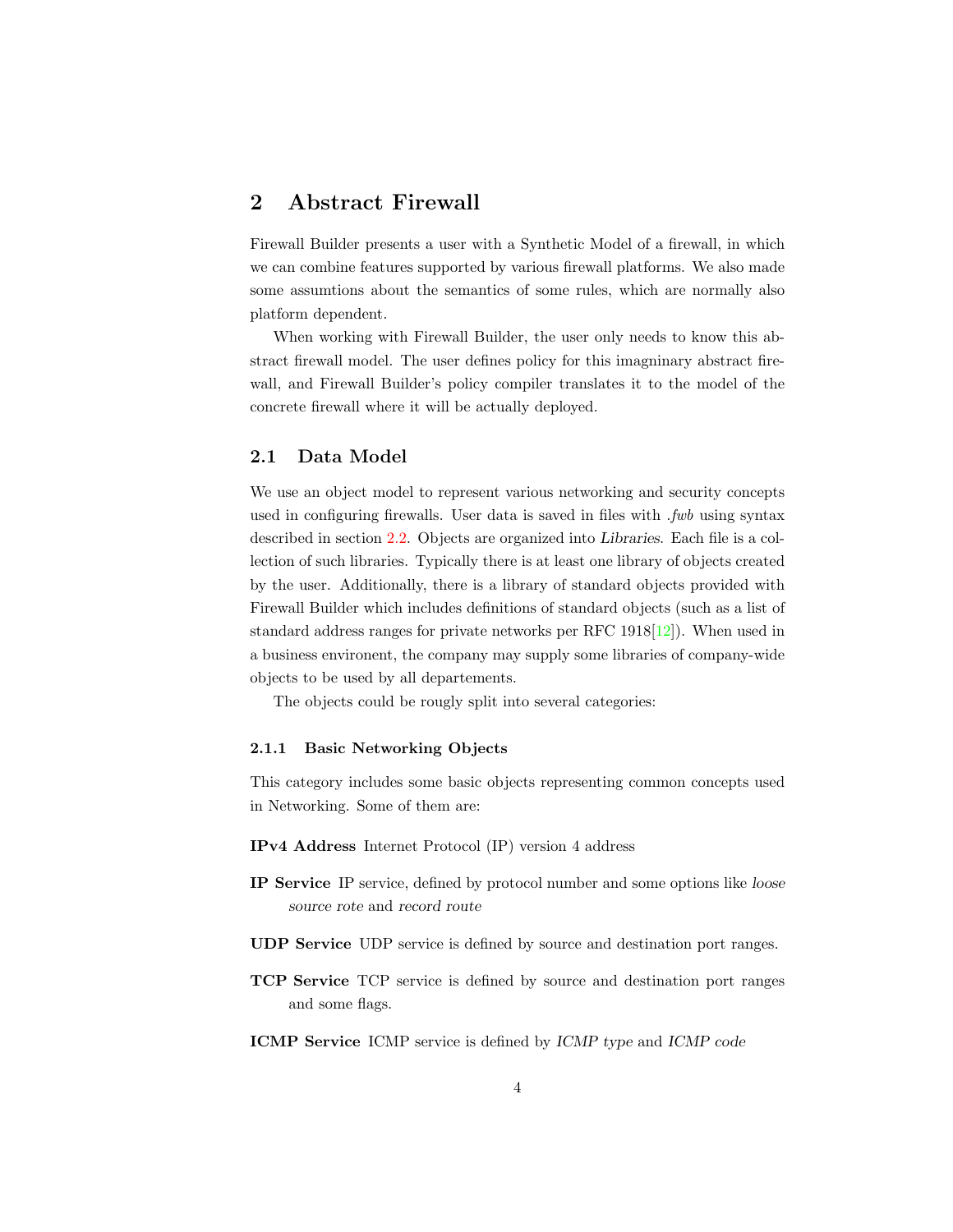- Physical Address Data link layer address, such as Ethhernet MAC address or Frame Relay Data Link Connection Identifier (DLCI).
- Time Interval Allows specify time period. Time intervals are commonly used to specify time-based firewall policies. It could be expressed either in terms of absolute date and time specifications, or in terms of week days (e.g. from Monday to Friday)

#### <span id="page-4-0"></span>2.1.2 Hosts, Firewalls, Policies

More complex objects are Hosts. They represent network nodes (servers, workstations, routers, IP printers, etc.). Hosts can have multiple interfaces with static or dynamic IP addresses.

A Firewall is a special kind of host, which will be running firewall software and could be configured using Firewall Builder. The user must specify what OS platform and firewall software they are using (some platforms allow the user to select from several firewall packages). For firewalls, the user can define a Firewall Policy and NAT Rules.

Firewall Policy consists of a set of firewall rules. Each rule has a source and destination, service, interface, direction, time and an action. Rule-matching semantics will be explained in Section [2.3.](#page-7-0)

NAT Rules specify how the firewall host performs network address translation, changing sources and destinations of passing packets.

#### <span id="page-4-1"></span>2.1.3 Utility Objects

Objects in these categories are various convenience objects, representing higherlevel concepts which are easy to use when describing firewall policies.

Address Range Range of IPv4 addesses. Specified by first and last address.

- Address Table List to IPv4 addresses which is specified in an external file that can be loaded at policy compile time, or at the time of deployment of generated firewall policy, depending on the option configured in the Address Table object. Such lists are commonly used to maintain dynamically updated black lists of spammers or intruders.
- Groups Various objects could be combined into named groups for the convenience of referencing them as such in policy rules. Users typically group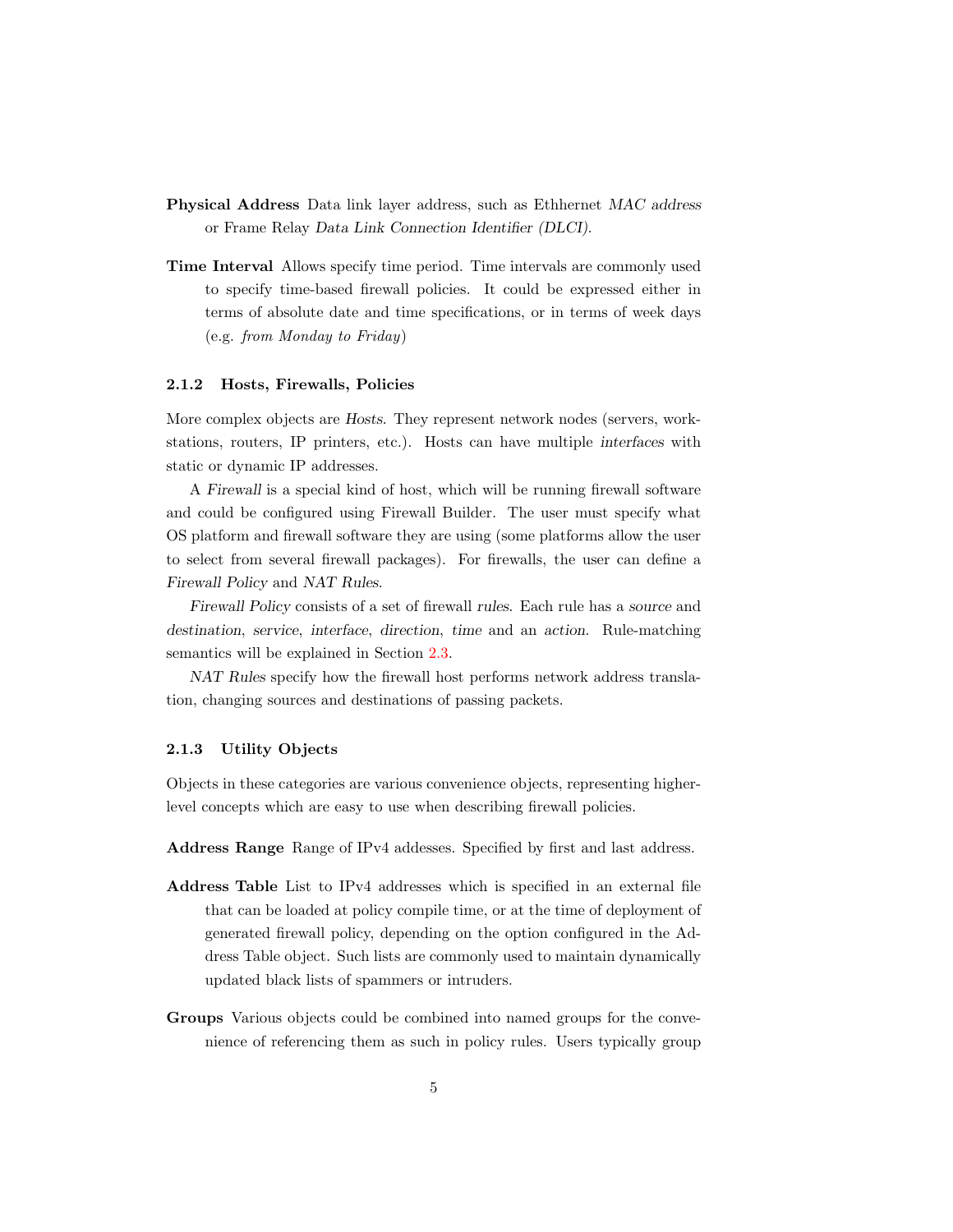hosts, IP addresses, services and time intervals. Groups are "typed". That means that groups can contain only objects of the same type.

#### <span id="page-5-0"></span>2.2 Syntax

The policy is expressed as an Extensive Markup Language (XML[\[6\]](#page-14-2)) document. The grammar of this document is specified as a Document Type Definition (DTD) file. The DTD file for the current version is shown in Appendix [A.](#page-15-0)

Each object has an unique id attribute. This attribute is used to establish references between objects.

Here are some examples, to illustrate the syntax we use. First, some simple objects:

Listing 1: Network Object

```
<Network id="id47505CE816470" name="officeLAN" address="10.86.81.0" netmask="\,2\,5\,5 . 2\,5\,5 . 2\,5\,5 . 0\, " /
```
Listing 2: UDP Service Object

```
<UDPService id="id47505D0216470" name="MyServie" dst_range_end="92" dst_range_start=
     " 90" src_range_end="70" src_range_start="30" />
```
Now let us take a look at a firewall with a simple single-rule policy<sup>[1](#page-0-0)</sup>, shown on listing [3.](#page-5-1)

Listing 3: Firewall Object

<span id="page-5-1"></span>

| <sup>1</sup>   | <firewall host_os="linux24" id="id47505D0516470" name="MyFirewall" platform="&lt;/td&gt;&lt;/tr&gt;&lt;tr&gt;&lt;td&gt;&lt;/td&gt;&lt;td&gt;iptables"></firewall> |
|----------------|-------------------------------------------------------------------------------------------------------------------------------------------------------------------|
| $\overline{2}$ | <interface dyn="False" id="id47505D0B16470" name="if0" unnum="False"></interface>                                                                                 |
| 3              | $\langle IPv4 \text{ address} = "192.168.1.1" \text{ id} = "id47505D0C16470" name = "MyFirewall:if0:ip"$                                                          |
|                | $netmask=" 255.255.255.0" / >$                                                                                                                                    |
| 4              | $<$ physAddress address="00:17:f2:ea:ee:35" id="id47505D3816470" name="                                                                                           |
|                | $M y$ Firewall:if0:mac"/>                                                                                                                                         |
| 5              | $\langle$ /Interface>                                                                                                                                             |
| 6              | $\langle$ Interface dyn="True" id="id47505D0D16470" name="if1" unnum="False"/>                                                                                    |
| 7              | <interface <="" dyn="False" id="id47505D0F16470" name="10" td="" unnum="False"></interface>                                                                       |
|                | $unprotected=" False"$                                                                                                                                            |
| 8              | $\langle I \rbrack Pv4 \; \text{address} = "127.0.0.1" \; \text{id} = "id47505D1016470" \; \text{name} = "MyFirewall:10:ip"$                                      |
|                | $netmask=" 255.255.0.0" / >$                                                                                                                                      |
| 9              | $\langle$ /Interface>                                                                                                                                             |
| 10             | $\langle$ Policy id="id47505D0816470">                                                                                                                            |
| 11             | <policyrule action="Deny" comment="" direction="Both" disabled="False" id="&lt;/td"></policyrule>                                                                 |
|                | " $id47505ECE16470"$ position="0">                                                                                                                                |
| 12             | $\langle$ Src neg="False">                                                                                                                                        |
| 13             | $\langle$ ObjectRef ref="sysid0"/>                                                                                                                                |
| 14             | $\langle$ / Src $\rangle$                                                                                                                                         |
| $15\,$         | $\langle$ Dst neg="False">                                                                                                                                        |
| 16             | $\langle$ ObjectRef ref="id47505CE816470"/>                                                                                                                       |
| 17             | $\langle$ /Dst $\rangle$                                                                                                                                          |
| 18             | $\langle$ Srv neg="False">                                                                                                                                        |
| 19             | $<$ ServiceRef ref="id47505D0216470"/>                                                                                                                            |
| 20             | $\langle$ /Srv>                                                                                                                                                   |
|                |                                                                                                                                                                   |

1 for clarity, some non-essential attributes and elements were omitted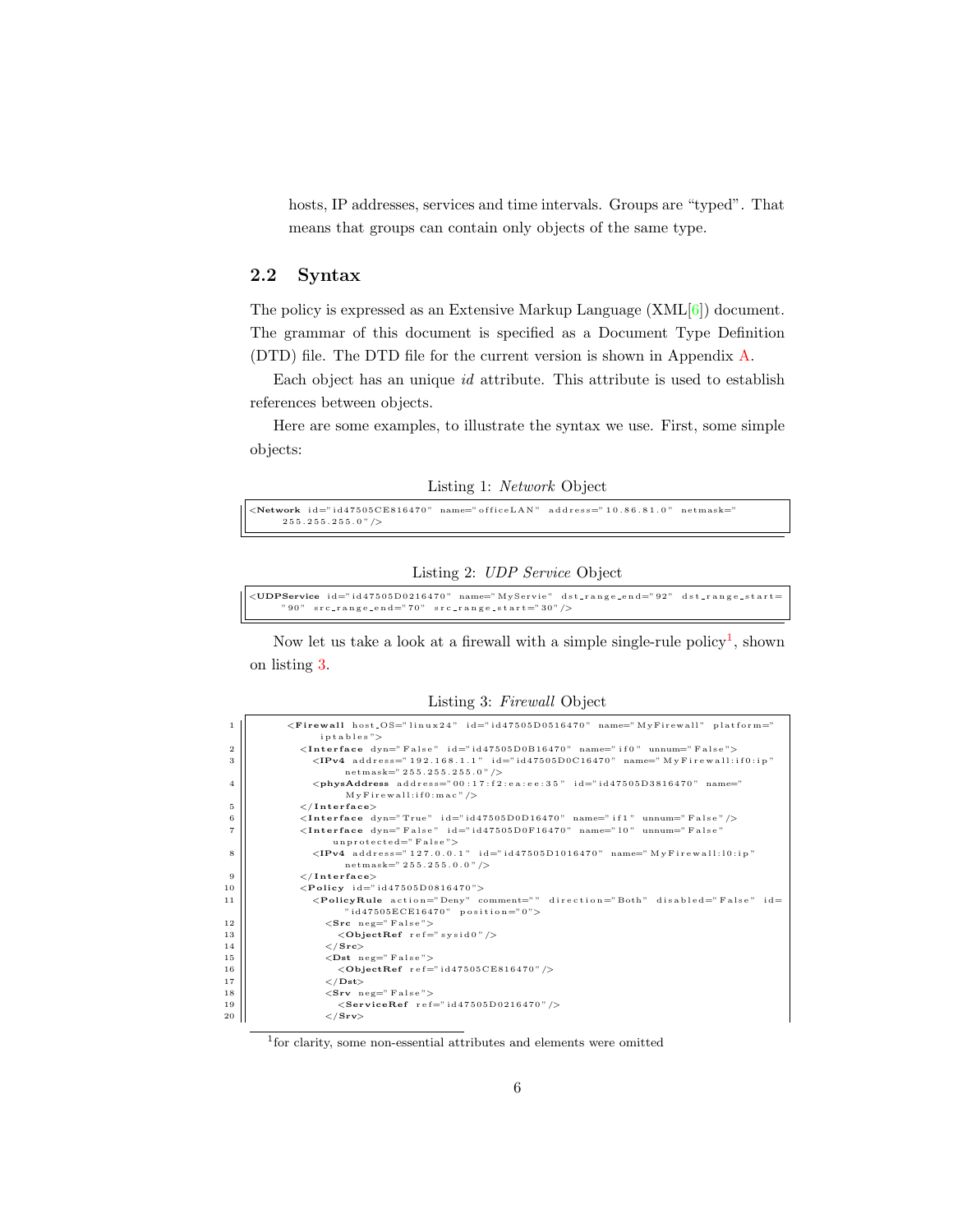```
21 \left|\right| \left| \right| \left| \right| \left| \right| \left| \right| \left| \right| \left| \right| \left| \right| \left| \right| \left| \right| \left| \right| \left| \right| \left| \right| \left| \right| \left| \right| \left| \right| \left| \right| \left| \right| \left| \right| \left| \right| \left| \right| \left| \right| \left| \right| \left| \right| \left22 <ObjectRef r e f=" s y s i d 0 "/>
                                              \lt/\mathbf{I} t f >24 <When neg=" F a l s e ">
                                                   \langleIntervalRef ref=" sysid2"/>
\begin{array}{c|c}\n 26 & & \sqrt{\text{When}} & \\
 27 & & \sqrt{\text{PolicyR}}\n\end{array}\langle/PolicyRule>
28 </ Po l icy>
29 </ F i rew a l l>
```
As we can see, the *Firewall* element includes the definition for three network interfaces and a firewall policy.

Interface definitions are expressed as *Interface* elements. Interface if1 is dynamic and has no static IP address associated with it. Interfaces  $if\theta$  and  $lo\theta$ have static IP addresses assocated with them. These IP addresses are expressed as enclosing  $IPv4$  elements. One may wonder why interface address was not specified as an attribute. The answer is that an interface could have more than one IP address assigned to it.

The firewall policy is expressed as a Policy element, and may contain one or more *PolicyRule* elements. Because XML specification  $[6]$  does not guarantee element order, policy rule ordering is implicitly specified via position attrbute which defines *PolicyRule* absolute order within enclosing *Policy* element.

Direction and Action rule fields are specified via direction and action attributes of a PolicyRule. Each PolicyRule rule element contains Src, Dst, Srv, Itf, When sub-elements to specify Source, Destination, Service, Interface and Time Interval rule fields respectively. Each of these elements could contain one or more object references specifing their value.

Each of the field's matching value could optionally be made negative by specifying *neg* attribute. For example listing [4](#page-6-0) demonstrates a destination which is either an object with  $idA$  or  $B$ . Adding negation as shown on listing  $5$  changes the meaning so that the destination must be neither A nor B.

Listing 4: Negation Example (withou negation)

```
<Dst neg=" False">
    <ObjectRef ref="A"/>
    <ObjectRef ref="B" /\langle /Dst\rangle
```
Listing 5: Negation Example (with negation)

```
<Dst neg="True">
     <ObjectRef ref="A"/>
     \langleObjectRef ref="B"/>
\langle / Dst\rangle
```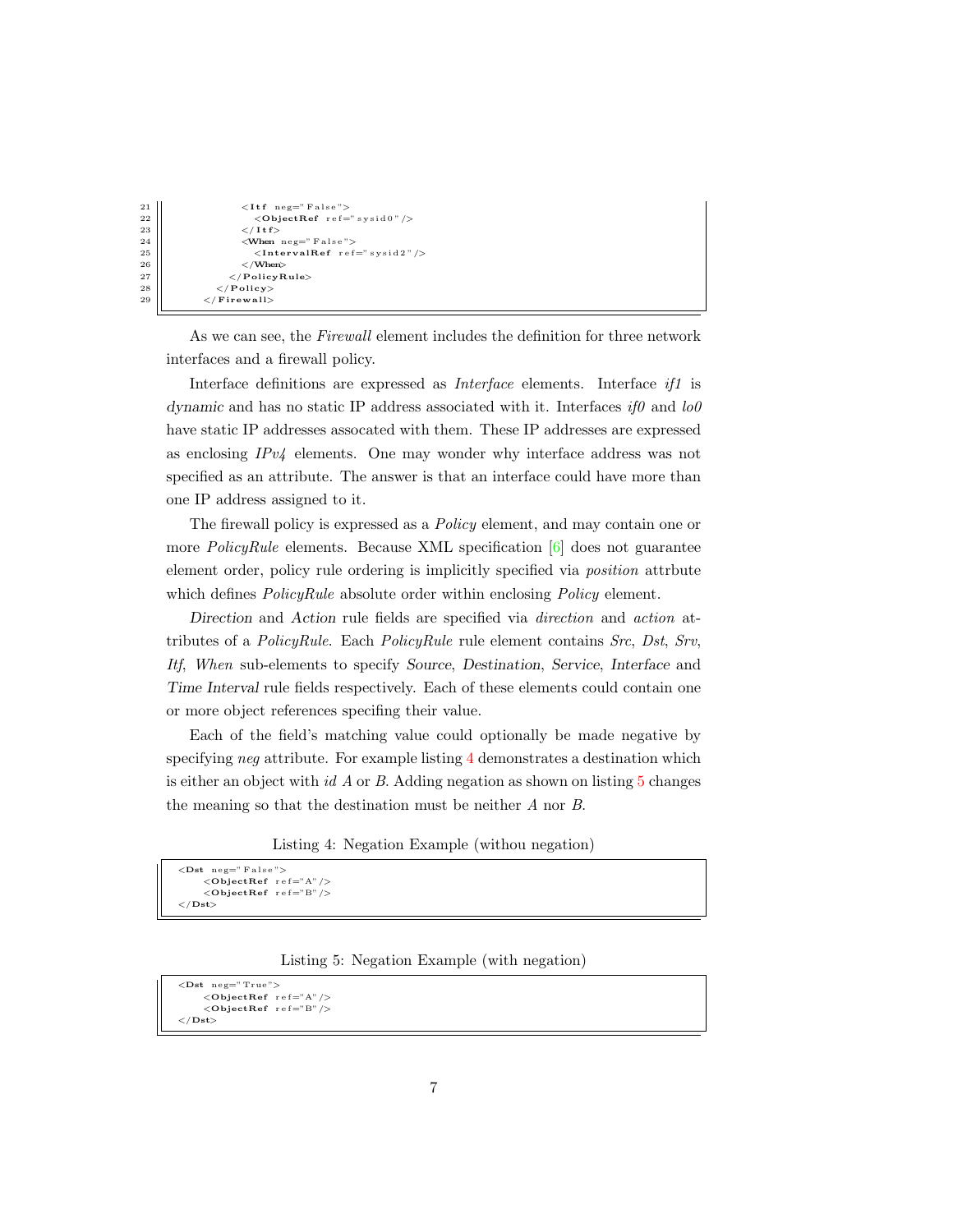As we have seen, there are two major ways to express relationships between objects in the Firewall Builder XML. The first way is embedding - when one object definition is enclosed in the other object definition element. An example is an Interface embedded within a Firewall object, or a IPv4 object, embedded within an *Interface* object. The second method uses a reference, via the ObjectRef element. In this method, in place of the object which we are refering to, we place an ObjectRef element, which has its ref attribute set to the value of id of the object we are reffering to. We can see such references in  $Src$ and Dst elements of a *PolicyRule* referencing *Network* and *UDPService* objects respectively in the example above.

#### <span id="page-7-0"></span>2.3 Processing Model

It is not sufficient to define just Data Model to be able to write a firewall policy. A data model implies certain semantics, defined as a processing model. Processing model differs from one firewall platform to another. We will define an abstract processing model to be used when defining policies of Abstract Firewall and later on we will map it to processing models of concrete firewall platforms.

For each packet passing through a firewall, several processing stages are applied. It is optionally processed via NAT Rules and then filtered by Firewall Policy Rules. These stages can change the packet headers or even drop or reject the whole packet.

While the sequence of NAT and filtering steps varies from platform to platform in real firewalls (see section [3.4](#page-10-4) for disuccion), in Firewall Builder's abstract firewall model, it is fixed and processing is always done in the following order:

- 1. Network Address Translation step is performed
- 2. Firewall Policy is applied

The packet is first matched towards all NAT rules, in the order they are defined by the user. A NAT rule "matches" if the rule original source, original destination and original service fields match the current packet and if it happens within an optional time interval specified in the rule. (any matching fields may be specified as Any - a wildcard which matches any value). A matched packet is modified by replacing its source, destination and service fields with translated source, translated destination and translated service from the rule. If some of translated source, translated destination or translated service is left empty by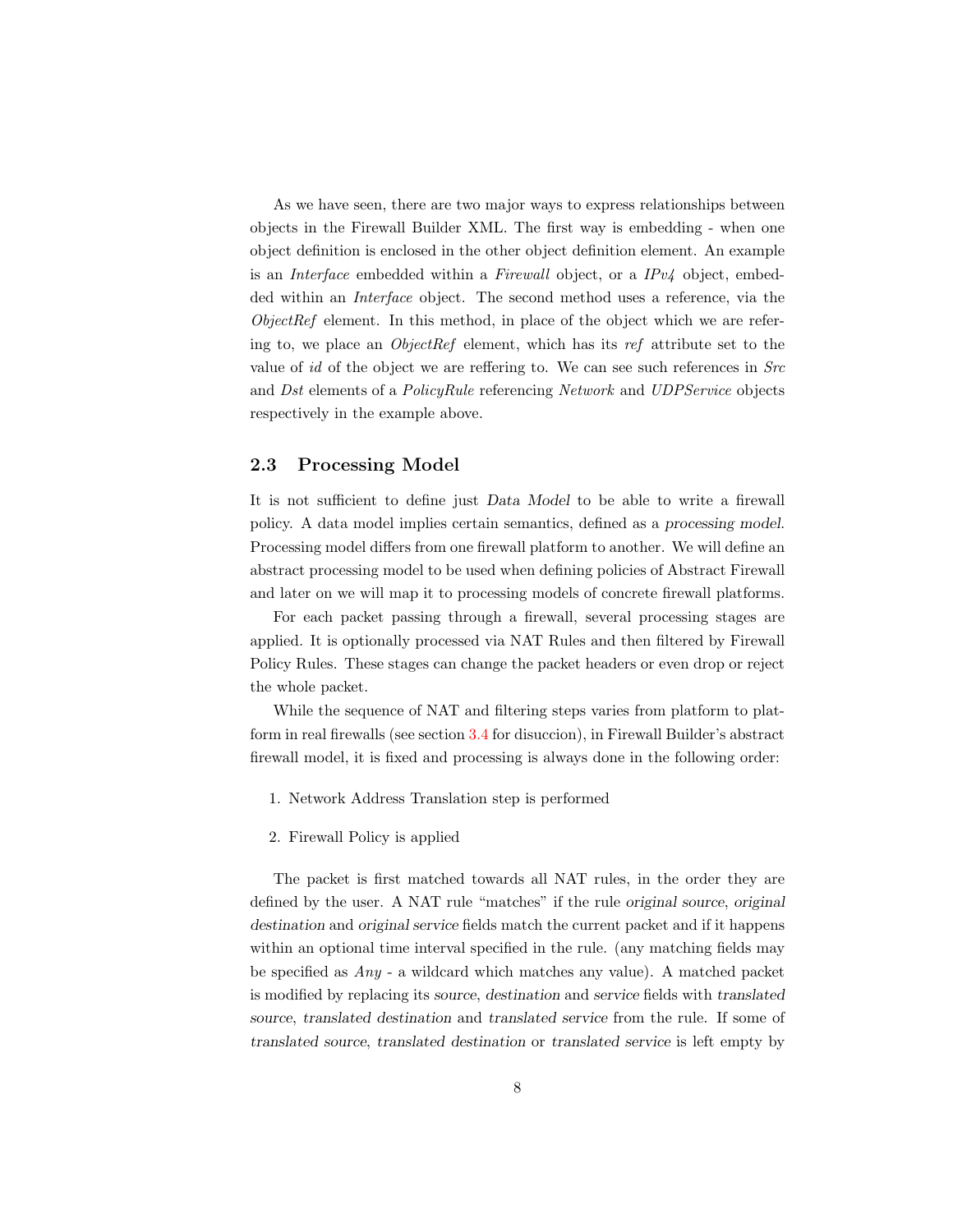the user, it means that the original value of this field should be preseved. If a packet has not matched any NAT rules, it will be processed further, unchanged.

Next, the packet is matched towards all Policy rules in the order they are defined by user. For each packet the following fields are matched towards the rules:

Source packet source address (IP or data link level)

Destination packet destination address (IP or data link level)

Service packet service (One of IP, UDP, ICMP service objects.)

Interface interface via which this packet has arrived

Direction direction of the packet, in respect to the firewall *(Inbound* or Outbound)

Any of these field could be excluded from matching if Any wildcard is specified as the value in the rule.

Once a packet has matched one of the rules, the action specified in the rule is performed. Possible values are:

Accept the packet is permitted to pass through

Deny/Drop the packet is silently dropped

Reject the packet is rejected, notyfing the server via ICMP message

Accounting the packet counter associated with this rule is incremented

Although actual firewall implementations may vary in what happens once a packet is matched (see section [3.3](#page-10-3) for examples), in the Firewall Builder's abstract firewall model semantics are well defined:

For accept, deny and reject actions after the first rule is matched, the approriate action is performed and no further rule checks are performed. For accounting actions, after a counter value increase, the packet matching is continued against any remaining rules.

After all rules have been processed and no accept, deny or reject action was invoked, the default policy is applied. While the default policy could be different in underlying firewall platforms (see section [3.2](#page-10-2) for discussion), in Firewall Builder's abstract firewall model, the default policy is to perform a drop action on every packet.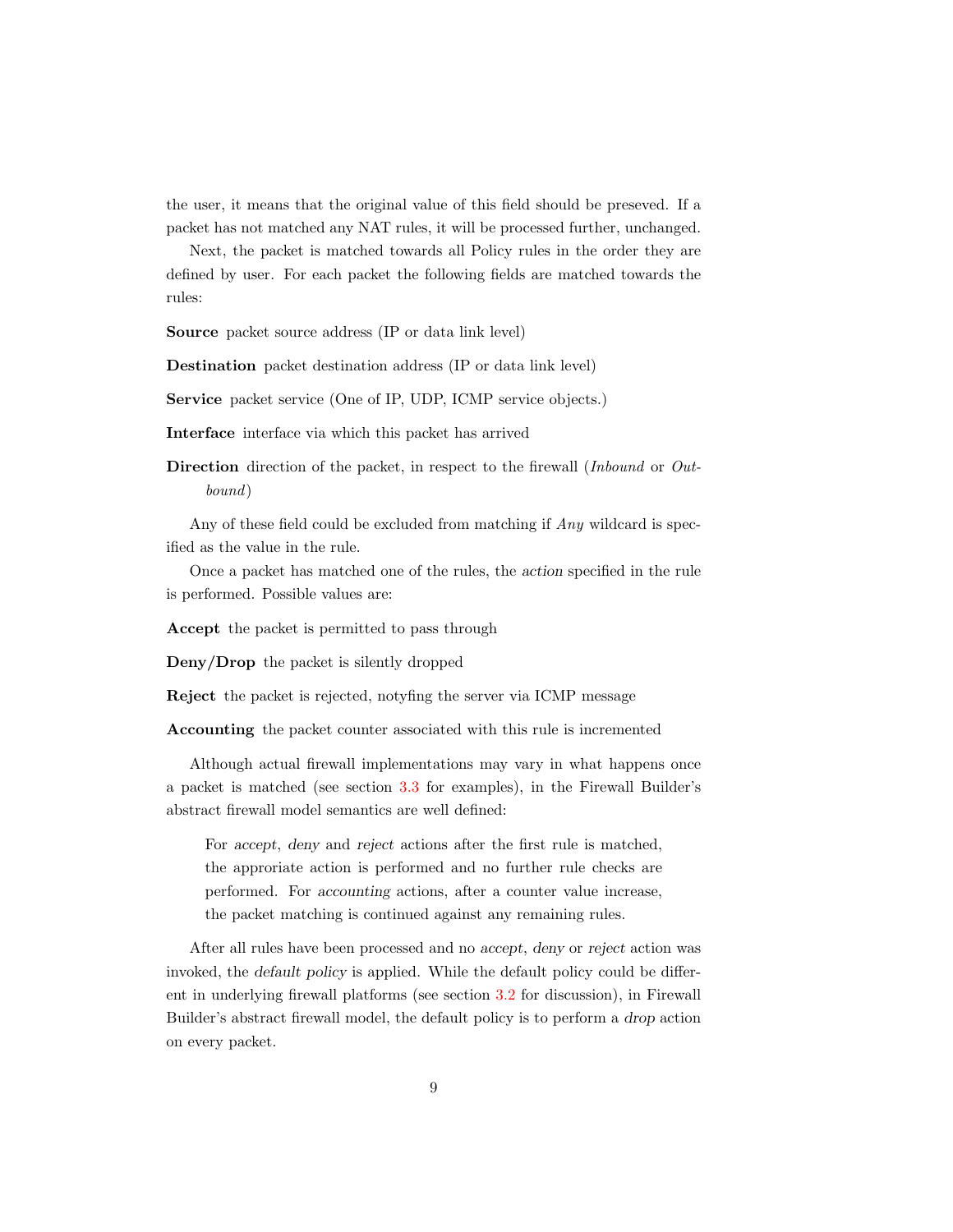#### <span id="page-9-0"></span>2.4 Policy Verification and Optimization

Even before the policy is compiled to concrete firewall syntax, there is certain processing which could be done on the abstract policy model. The two main areas are verification and optimization. Having well-defined processing model and a policy expressed in a stadartized form, a generic high-level policy analysis could be performed without needing to focus on the details of firewall platform implementation.

#### <span id="page-9-1"></span>2.4.1 Verification

While the XML syntax validation towards the DTD ensured that there are no syntax errors in the document, it does not catch errors in semantics.

For example, we found it useful to show users a warning when some policy rules will never be used. It is similar to unreachable code detection in programming languages. For example, let us assume there are two identical rules (with drop action), which differ only in the destination address field. The first rule has destiation address  $1.2.3.4/16$  while the second rule has  $1.2.3.4/32$ . Obviously, all packets which could possibly match the second rule, will be matched by the first rule first. We call this situation "rule shadowing", saying that the first rule "shadows" the second one. We try to detect such situations and report them to the user, since they most likely signify an error in the user's policy definition.

In addition to rule shadowing, in the future we can forsee other semantic errors which can be detected and reported to the user. This is one of the areas for the future research.

#### <span id="page-9-2"></span>2.4.2 Optimization

There is a cost for executing each rule in a firewall. Long policies tend to affect firewall performance. It is very beneficial to try to optimize firewall policy by combining and reshuffling rules to make it shorter and hence more efficient.

Common optimization techniques include removing unusued or redundant rules, grouping multiple rules into a single one, and in general to try to express the same policy with the fewer rules.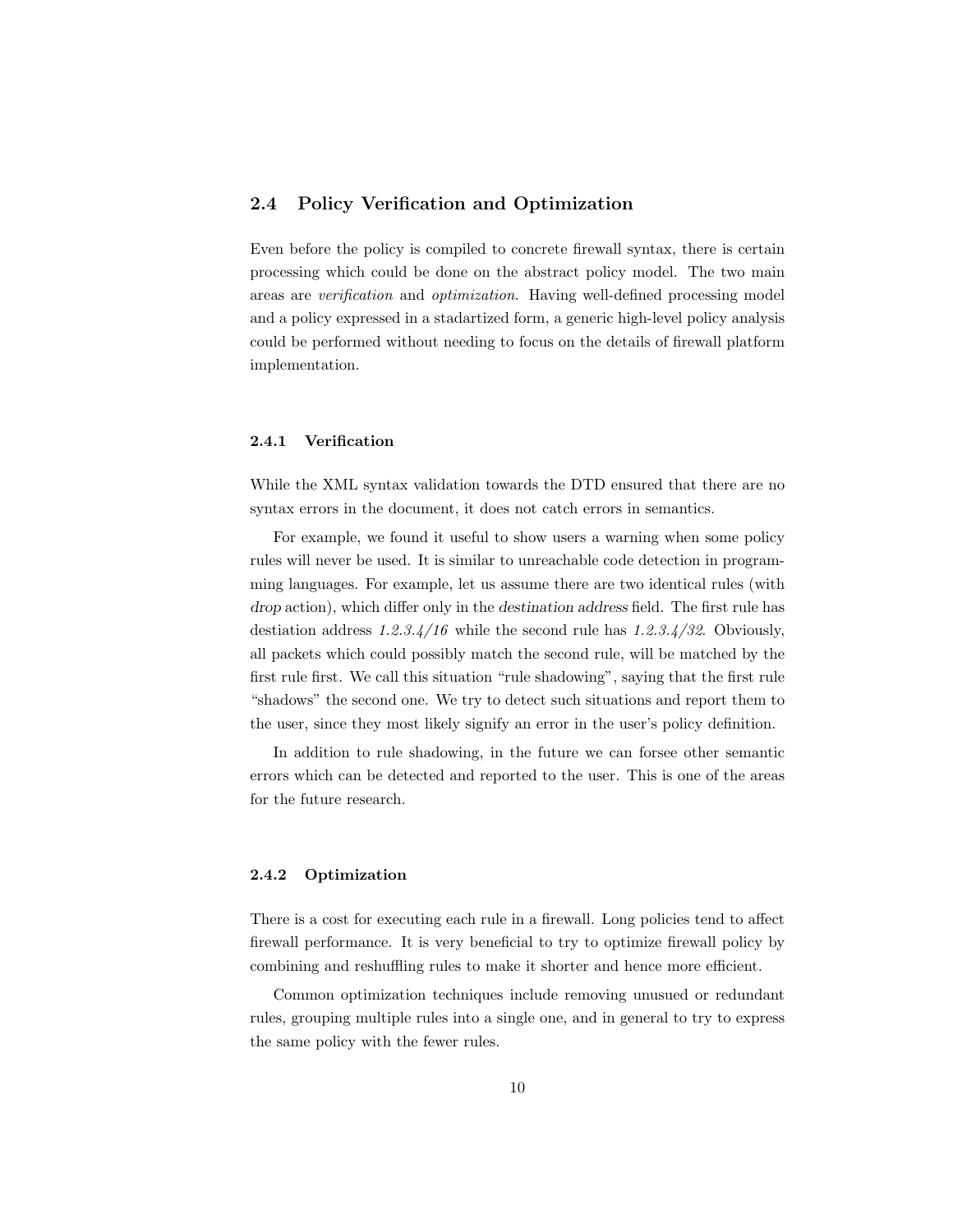## <span id="page-10-0"></span>3 Platform-specific challenges

Let us examine selected examples of platform specifics on pf, iptables and ipfilter firewall platforms. All these problems are normally hidden from Firewall Builder users, because the firewall hides all these platform-specific differences from the user and generates platform-specific code to resolve these issues.

#### <span id="page-10-1"></span>3.1 Implicit vs. Explicit Interface Specification

#### <span id="page-10-2"></span>3.2 Default Policy

What should a firewall do with a packet which matched none of the policy rules? Should it be allowed to pass through, or should it be discarded?

In iptables default policy is a user-configurable option.

In ipfilter packets are also passed by default, unless it is compiled with IPFILTER DEFAULT BLOCK option[\[7\]](#page-14-3).

In pf packets are passed by default

#### <span id="page-10-3"></span>3.3 First vs. Last Policy Rule Matching

In typical packet filter, a packet is matched towards a list of rules. It could either match or not match each rule. If a rule is matched, it makes a decision to permit this packet (accept) or not (reject or drop). There are two common matching strategies. In the first strategy, matching occurs until the first matching rule is found. We will call it first match<sup>[2](#page-0-0)</sup>. Another strategy is to match all rules, then make a decision based on *last* match. We will call this strategy *last* match<sup>[3](#page-0-0)</sup>.

iptables supports only the first match strategy.

ipfilter and pf both support last match strategy by default, unless quick rule keyword was specified. This keyword intstructs the firewall to stop further matching and use results from the current match as a final decision on whenever packet should be permitted to pass.

### <span id="page-10-4"></span>3.4 NAT vs Firewall Rules Order

Often a firewall will perform both packet filtering and network address translation (NAT) functions. The obvious question is: in what order NAT and filtering rules are applied? Are addresses translated first and then filters are checked,

 $2$ This strategy is also sometimes reffered to as the "single-trigger" approach

<sup>3</sup>This strategy is also sometimes reffered to as "mutli-trigger" approach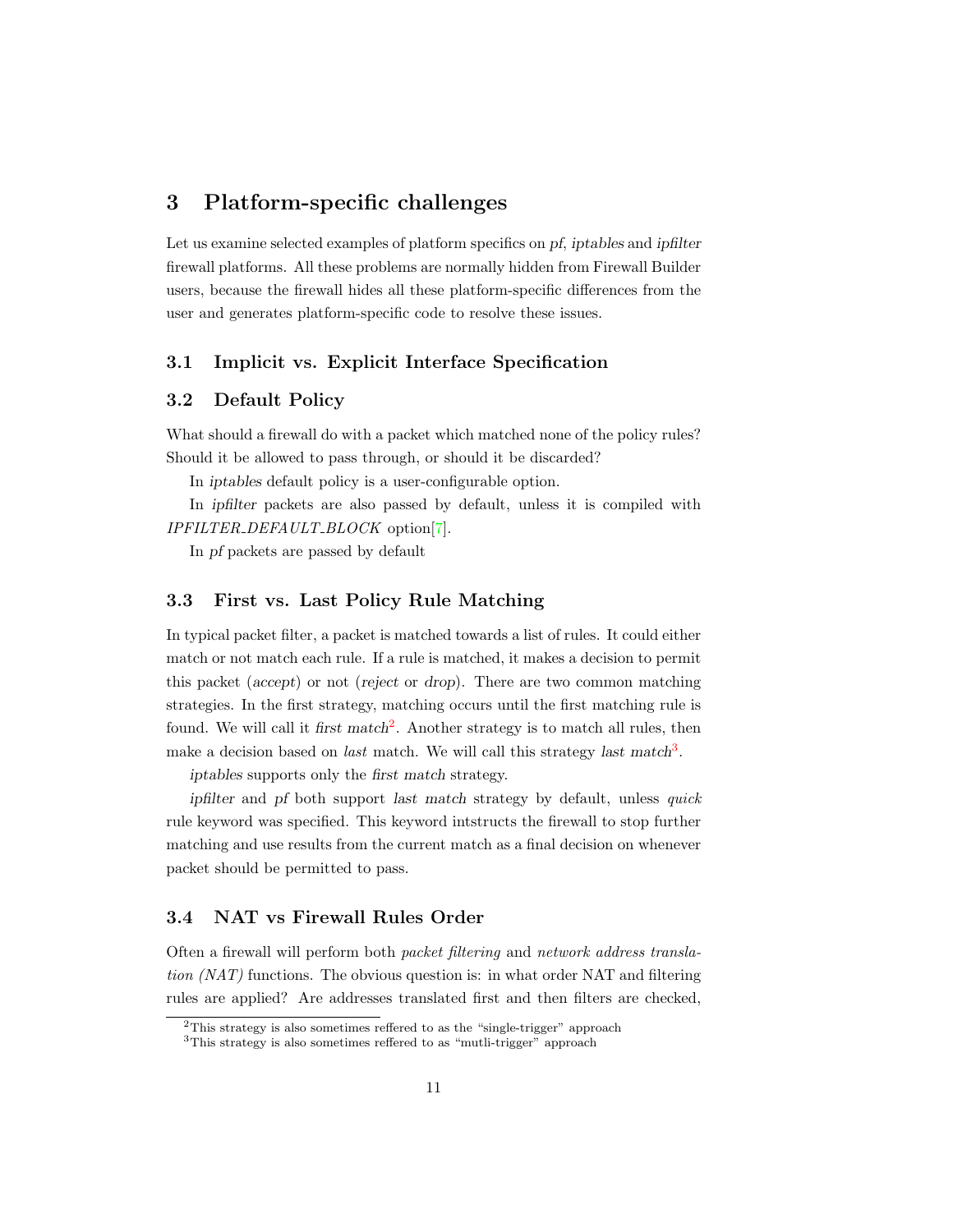or vice-versa? This makes a big difference, because if NAT is applied first, one should use already translated (not original) addresses in policy rules.

iptables destinguish two kind of NAT rules: SNAT (source NAT) and DNAT (destination NAT). It could be said that DNAT is applied first, then packet filtering, and then SNAT.

PIX, another popular firewall platform from CISCO performs packet filtering first and then NAT.

Both ipfilter and pf perform address translation first and only then perform filtering functions.[4](#page-0-0)

#### <span id="page-11-0"></span>3.5 Negation

Sometimes it is convenient to use negation in policy rules. For example, to specify condition like "if source address is *not* 1.2.3.4". A more complex form of negation is to apply it to a group of addresses ("if source address is not in  ${1.2.3.4, 10.20.30.40}$ ").

iptables support single address negation:

"Many flags, including the '-s' (or '-source') and '-d' ('-destination') flags can have their arguments preceded by  $\mathcal{L}'$  (pronounced 'not') to match addresses  $NOT$  equal to the ones given. For example.  $\cdot$ -s ! localhost' matches any packet not coming from localhost."[\[13\]](#page-15-3).

However for address ranges, support for which is facilitated by mod iprange module, negation is not suported.

Both ipfilter supports negation (at least for addresses). No group negation support is provided.

pf supports negation (at least for addresses). It also supports a limited case of group negation, when using tables. For example, the following fragment allows to pass all trafic from all addresses, except ones in the black list.

table <blacklist> {1.2.3.4 , 10.20.30.40} pass in quick inet from any to ! <br/>blacklist> keep state

#### <span id="page-11-1"></span>3.6 Addrress Range Emulation

All firewalls allow the user to specify an individual IP address or CIDR block in the rules. However, sometimes it is convenient to specify an address range

<sup>&</sup>lt;sup>4</sup>In case of pf: "The only exception to this rule is when the pass keyword is used within the nat rule. This will cause the NATed packets to pass right through the filtering engine." $[2]$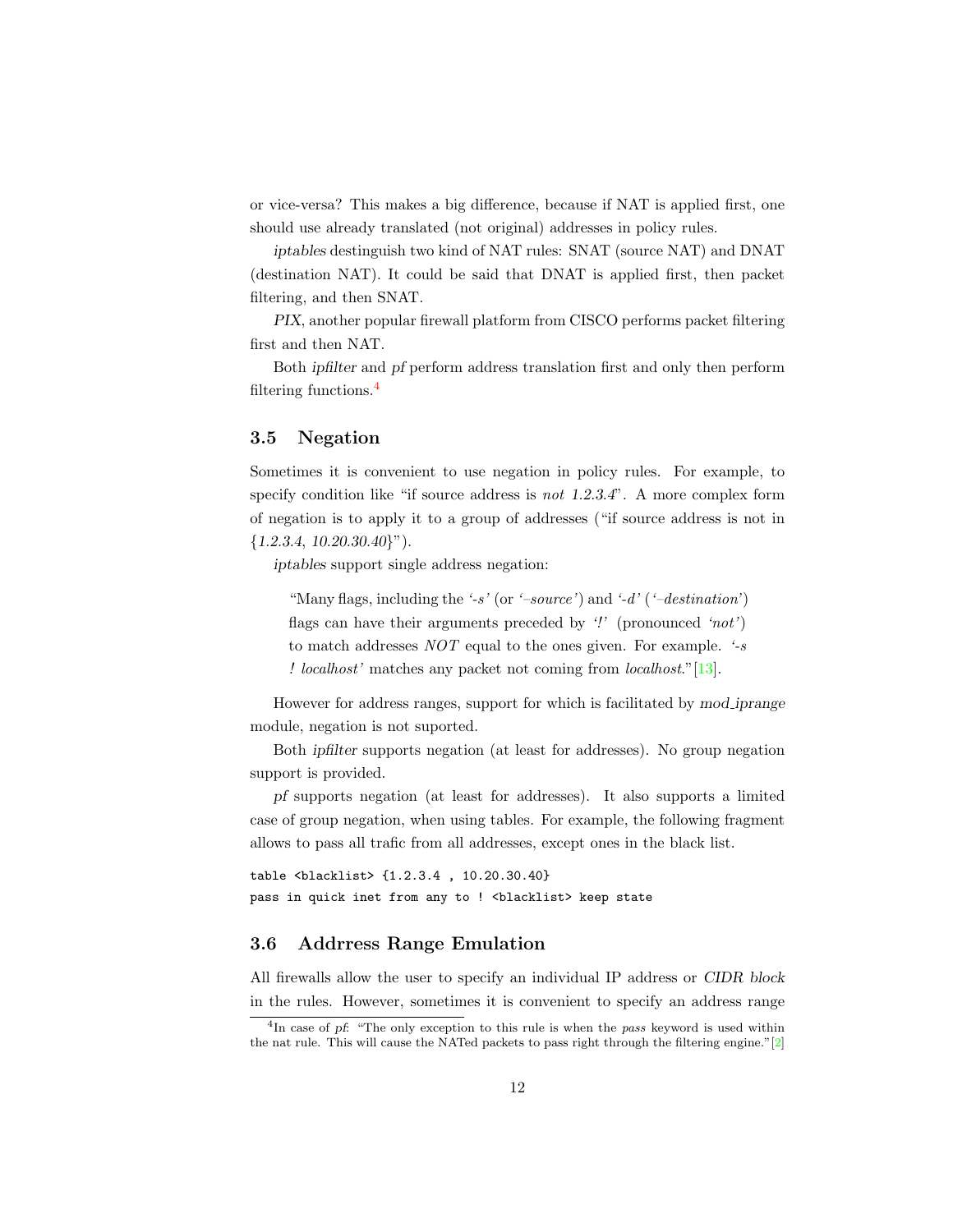$(from - to).$ 

iptables permits address ranges using iprange module. Both ipfilter and pf do not support address ranges.

### <span id="page-12-0"></span>3.7 Dymanic Interfaces

Oftentimes, the IP address assigned to an interface is not known at the time of the policy definition. This is common with dynamic interface, which obtains its address using DHCP or a similar protocol. Abstract Firewall Policy allows the user to implement such intefaces in policy rules, in place of source or destination addresses.

pf permits the use of inteface names in the rules, and will use current interface IP addresses at the time the rule is executed.

ipfilter is using special  $0/32$  notation to refer to currently assigned interface IP address.

In the case of iptables there is no way to refer to the current interface dynamically-assigned IP address in policy rules.

## <span id="page-12-1"></span>4 Abstract Policy Compilation Techniques

In this section we will briefly discuss some implementation approaches used to compile and deploy Abstract Firewall policy to a concrete firewall platform.

An abstract firewall policy needs to be compiled into policy for the concrete firewall. Usually this requires certain transformations. While overall rule data structure remains rougly the same (source, destitatio, action, etc.), a target firewall platform puts various limitations to the allowed values, and sometimes even implies slightly different semantics.

We found it convenient to perform policy transformation as a series of small steps. Each step could be viewed as a function, which takes as input a list of policy rules and outputs a modified list of such rules. Some of these transformations are quite simple and could be reused between different firewall platforms. These transformation functions are called Rule Processors. An example of a rule processor could be one which takes a single rule with address ranges in the rule source address and converts it to a group of rules, which together perform the same function as the original rule, but each rule has a single CIDR block in a source address field.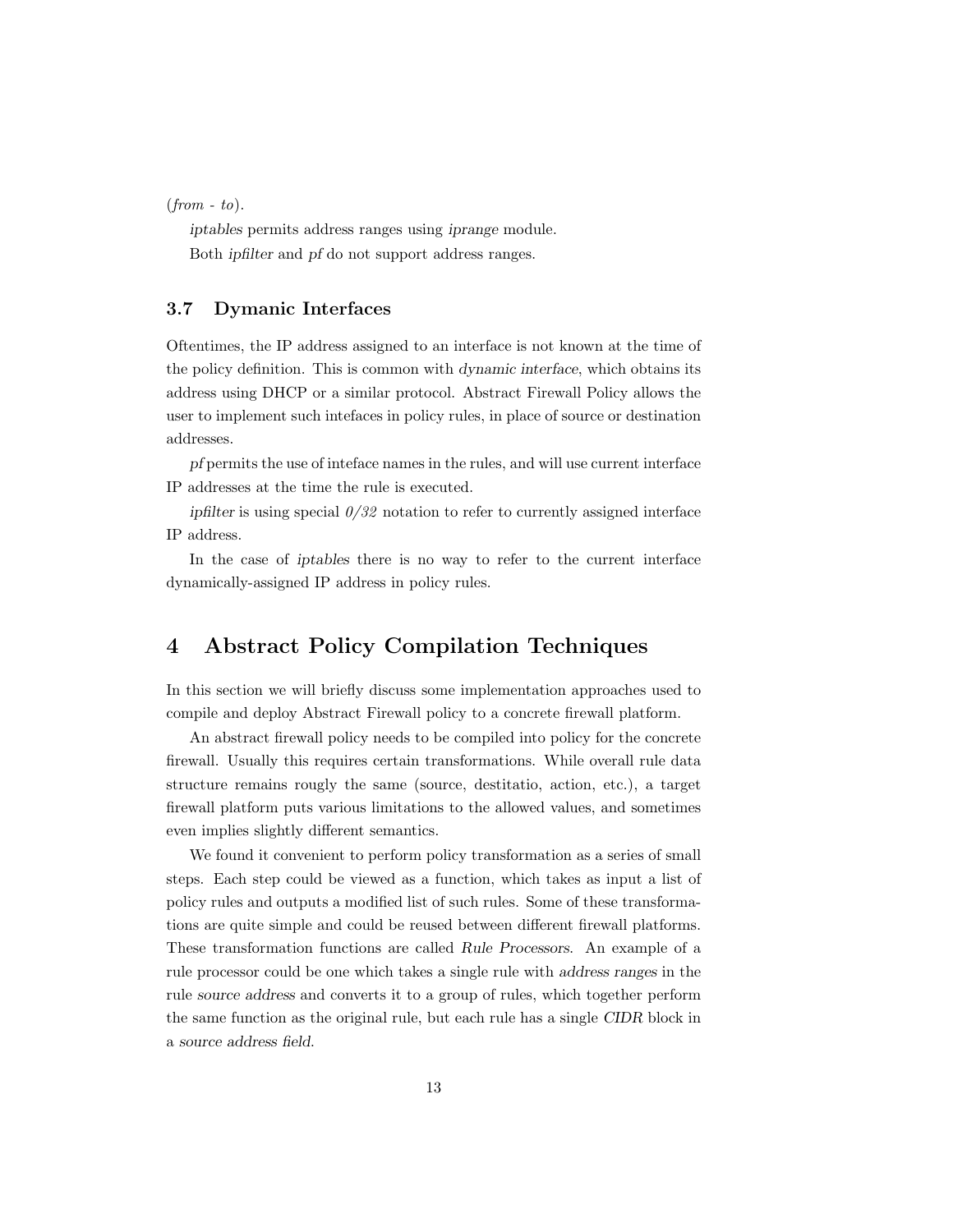## <span id="page-13-0"></span>5 Related Work

There is a lot of related research in this area (see  $[9]$  for a good survey on the subject).

Many approaches are concentrated on building an abstract security model, and then applying to to the firewall policies (either automated genetation or verification). Some models are using UML, some build upon RBAC model.

In our opinion, one of the problems with such approaches is the big representation gap between the model abstractions and the concrete firewall device processing and data model. Our approach is more pragmatic. Firewall Builder's abstract firewall model is very close to the one used in the many modern day firewall devices. This model is familiar to the most firewall administrators and easy to understand. Our model could act as intermediate representation between high-level models and formal languages and concrete firewall policies.

Al-Shaer et. al[\[3\]](#page-14-6) present good formalization of firewall rules relationships and classification of the anomalies which should be detected during policy verification.

## <span id="page-13-1"></span>6 Conclusions

In this paper we have presented in an overview form Firewall Builder's approach of corss-platform firewall management: the idea of an Abstract Firewall, the data and a processing model of such firewall. In a few examples we have shown the kind of challenges firewall adminstrators are facing when they are required to work with multiple firewall platforms.

The definition of an abstract firewall model and policy definition language is a first, enabling step which allows us to develop and apply various policy analysis and transformation techniques in a platform-independent manner. Policiy verification and optimization techniques, briefly touced upon in the section [2.4](#page-9-0) presents many interesting research challenges and opportunities.

Firwall Builder data files could contain multiple firewalls sharing common utility objects (hosts, networks, etc.). This opens the opportunity for developing more sophisticated policy analysis tools, considering not only a single firewall but a network with several firewalls. Such a comprehensive distributed firewal model could be analyzed for inter-firewall anomalies as well as intra-firewall anomalies[\[3\]](#page-14-6).

In the course of the project, we started to work on a formal model of policy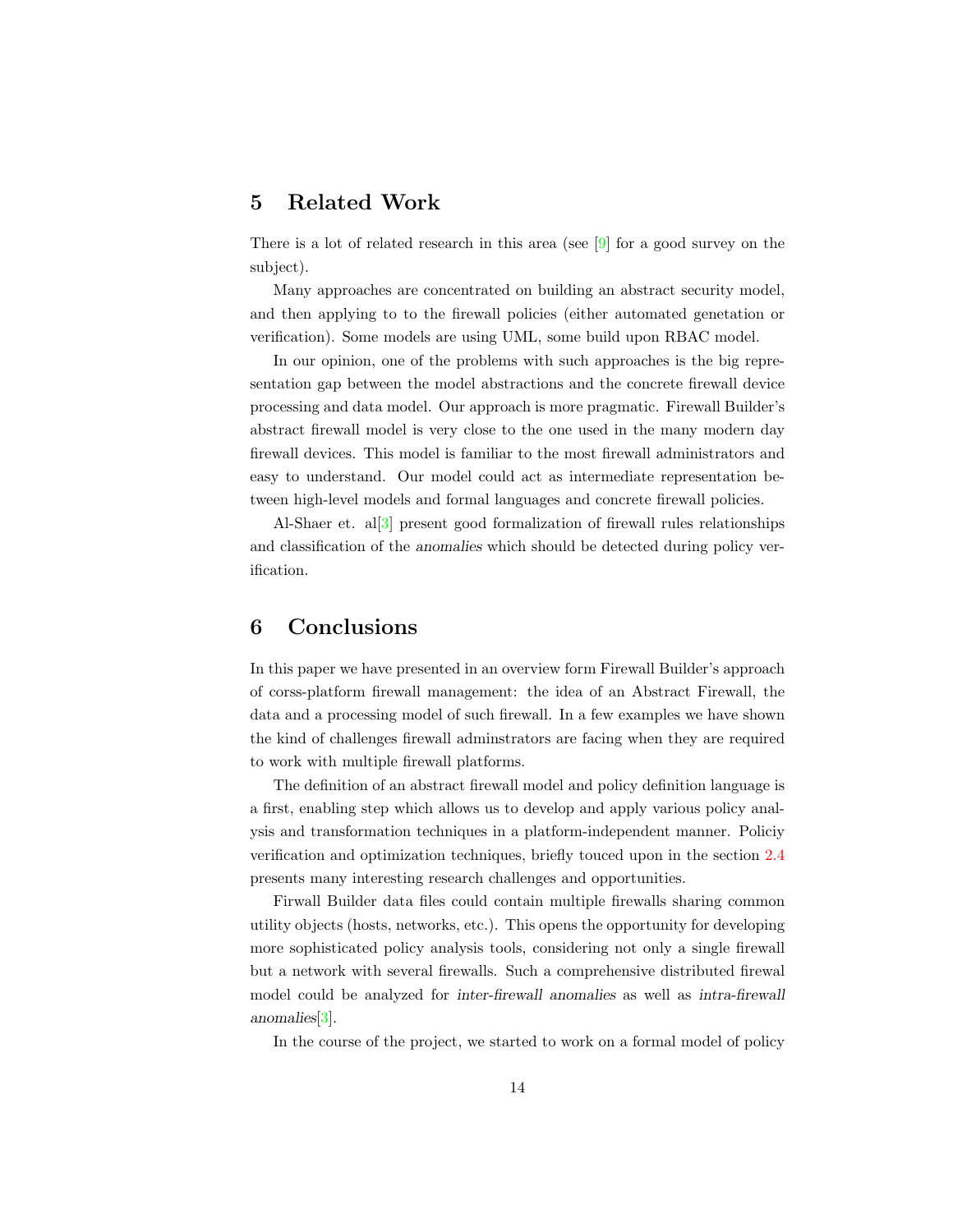rules relationships. Such a model is required to implement non-trivial validation and optimization techniques. Our initial thinking was along the lines of multi-dimensional space, where each rule field represents a dimension and a rule represents a figure. Each packet is represented as a point in this space. If it matches some rule, this point will be inside a figure represented by the rule.

## References

- [1] Firewall builder project. http://www.fwbuilder.org/.
- <span id="page-14-4"></span>[2] Pf: The openbsd packet filter. http://www.openbsd.org/faq/pf/.
- <span id="page-14-6"></span>[3] E. Al-Shaer and H. Hamed. Discovery of policy anomalies in distributed firewalls. IEEE INFOCOM, 4:2605–2616, 2004.
- [4] M. Bauer. Paranoid penguin: using firewall builder, Part I. Linux Journal, 2003(109), 2003.
- [5] M. Bauer. Paranoid Penguin: Using Firewall Builder, Part II. Linux Journal, 2003(110), 2003.
- <span id="page-14-2"></span>[6] T. Bray, J. Paoli, C.M. Sperberg-McQueen, et al. Extensible Markup Language (XML) 1.0. W3C Recommendation, 6, 2000.
- <span id="page-14-3"></span>[7] B. Conoboy and E. Fichtner. IP Filter Based Firewalls HOWTO. Sat, 22(26):2001, 1911.
- [8] F. Cuppens, N. Cuppens-Boulahia, and J. Garcıa-Alfaro. Detection and Removal of Firewall Misconfiguration. Proceedings of the 2005 IASTED International Conference on Communication, Network and Information Security (CNIS 2005), 2005.
- <span id="page-14-5"></span>[9] A. El-Atawy. Survey on the use of formal languages/models for the specification, verification, and enforcement of network access-lists. School of Computer Science, Telecommunication, and Information Systems, DePaul University, Chicago, Illinois, 60604.
- <span id="page-14-0"></span>[10] V. Kurland. Firewall Builder. 11th DFN-CERT Workshop, Hamburg, Germany, 2004.
- <span id="page-14-1"></span>[11] NetCitadel LLC. Firewall Builder User's Guide. 2003.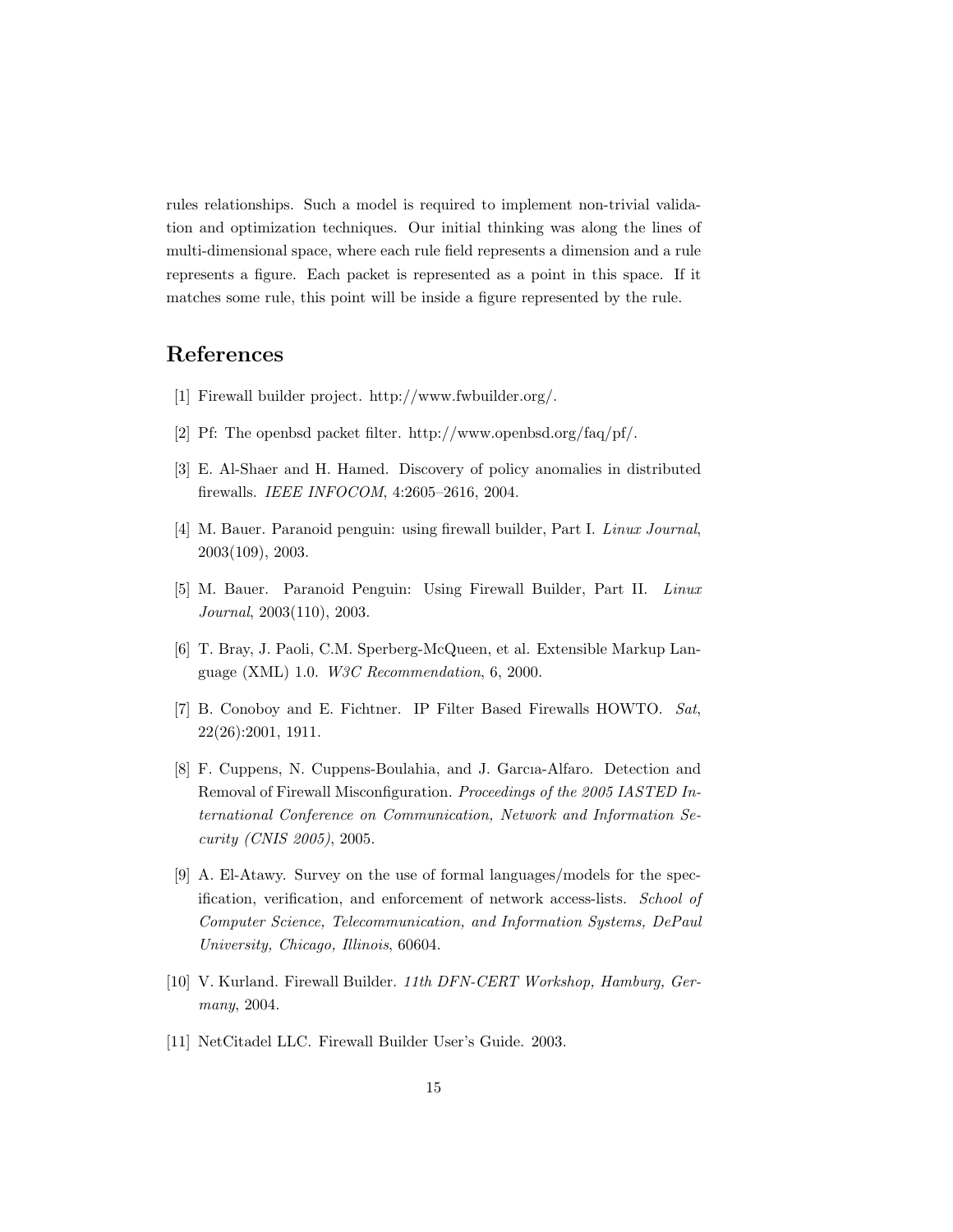- <span id="page-15-2"></span>[12] Y. Rekhter, B. Moskowitz, D. Karrenberg, GJ de Groot, and E. Lear. RFC1918: Address Allocation for Private Internets. Internet RFCs, 1996.
- <span id="page-15-3"></span>[13] R. RUSSELL. Linux 2.4 packet filtering howto, 2004.
- <span id="page-15-1"></span>[14] V. Zaliva. Managing xml documents versions and upgrades with xslt. 2001.

# Appendices

## <span id="page-15-0"></span>A Firewall Builder DTD

```
<?xml version="1.0" encoding="utf-8"?>
 <!--
      Firewall Builder Document Type Definition
      http://www.fwbuilder.org/
       Version: $Revision: 1.41 $
Authors: Friedhelm Duesterhoeft, Vadim Zaliva, Vadim Kurland, Tidei Maurizio
TODO:
1. Allow groups of unrelated objects.
-->
 <!ENTITY % BOOLEAN "(False|True)">
<!ENTITY % STRING "CDATA">
<!ENTITY % NUMBER "CDATA">
1 -.:--<br>* Supported policy rule actions:
  *
            Accept - accept the packet, analysis terminates
  *
            Reject - reject the packet and send ICMP 'unreachable' or
                       TCP RST back to sender, analysis terminates
  *
  * Deny - drop the packet, nothing is sent back to sender,
* analysis terminates
  *
  * Scrub - run the packet through normalizer (see 'scrub' in
* PF), continue analysis
  *
  * Return - action used internally, meaning may depend on
* implementation of the policy compiler but generally
* means return from the block of rules
  *
  * Skip - skip N rules down and continue analysis. Used
* internally.
  *
            \text{Continue} - do nothing, continue analysis. Used internally.
  *
  * Accounting - generate target firewall platform rule to count
* the packet and continue analysis.
  *
  * Modify - edit the packet (change some header values, like
* TOS bits) or mark it somehow if the kernel supports
                       that (e.g. target MARK in iptables)
  *
            Tag - put a tag on the packet or mark it somehow
  *
            Pipe - send the packet to the userland process for inspection
  *
            Classify - classify the packet for QoS or traffic shaping
  *
            Custom - platform-depended custom action
  *
            Branch - branch to a subset of rules for inspection
 *
-->
 <!ENTITY % ACTION   "(Accept|Reject|Deny|Scrub|Return|Skip|Continue|Accounting|Modify|Tag|Pipe|Classify|Custom|Branch|Route)"><br><!ENTITY % DIRECTION "(Inbound|Outbound|Both)">
```
<!ENTITY % IPADDRESS "CDATA"> <!ENTITY % NETMASK "CDATA">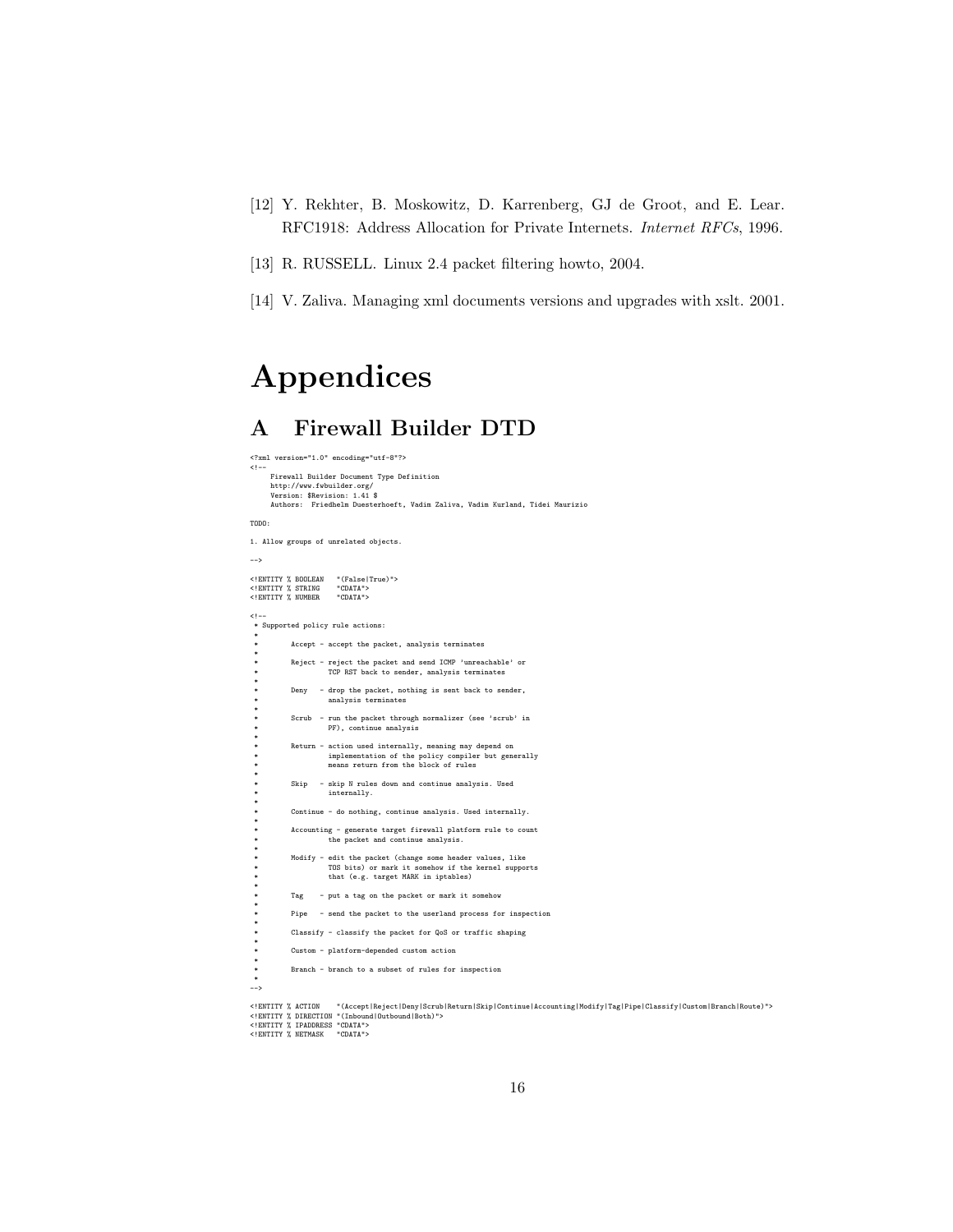```
<!-- Standard attributes presented in all nodes -->
<!ENTITY % STD_ATTRIBUTES '
name %STRING; #REQUIRED
comment %STRING; #IMPLIED
id ID #REQUIRED
 ro %BOOLEAN; #IMPLIED
\frac{r}{\sqrt{2}}<!-- Standard attributes for all system nodes -->
<!ENTITY % SYS_ATTRIBUTES '
'>
<!-**** Document structure, main groups. ****
-->
 %\terTLIST FWObjectDatabase (Library*)><br>
\ATTLIST FWObjectDatabase<br>
xmlns CDATA #FIXED "http://www.fwbuilder.org/1.0/"<br>
version %STRING; #FIXED "2.1.14"<br>
lastModified %NUMBER; #IMPLIED<br>
id ID #REQUIRED
\begin{array}{c}\n 1a5 \\
 \text{id} \\
 \rightarrow\n \end{array}<!ELEMENT_Library_((AnyNetwork|AnyIPService|AnyInterval|ObjectGroup|Host|Firewall|<br>Network|IPv4|DNSName|AddressTable|physAddress|AddressRange|ObjectRef|ServiceGroup|<br>IPService|ICMPService|TCPService|UDPService|CustomServic
 IntervalGroup|Interval|IntervalRef|Interface|Policy|NAT|PolicyRule|<br>NATRule|Library|TagService)*)><br><!ATTLIST Library
 %STD_ATTRIBUTES;
color %STRING; #IMPLIED
>
 <!--
**** Document structure, Services. ****
-->
 <!ELEMENT AnyIPService EMPTY>
<!ATTLIST AnyIPService
%SYS_ATTRIBUTES;
 %STD_ATTRIBUTES;
 protocol_num %NUMBER; #FIXED "0"
 >
<!-- Reference to Services child -->
 <!ELEMENT ServiceRef EMPTY>
<!ATTLIST ServiceRef
ref IDREF #REQUIRED
\,<!ELEMENT ServiceGroup (( ServiceGroup | IPService | ICMPService | TCPService | UDPService | CustomService | ServiceRef | TagService)*)>
<!ATTLIST ServiceGroup
%STD_ATTRIBUTES;
 >
1 - -**** Document structure, Objects. ****
-->
 <!-- Reference to Objects child -->
<!ELEMENT ObjectRef EMPTY>
<!ATTLIST ObjectRef
ref IDREF #REQUIRED
\mathbf{z}<!ELEMENT ObjectGroup ((ObjectGroup|Host|Firewall|Network|IPv4|DNSName|AddressTable|AddressRange|ObjectRef)*)>
 <!ATTLIST ObjectGroup
%STD_ATTRIBUTES;
>
2! -This element will contain elements with platform specific
options.
<Options>
       <Option name="option1_name">Value1</Option>
<Option name="option2_name">Value2</Option>
</Options>
 Since list of compilers is open (everybody could write his
own compiler) we do not define content model for this element.
-->
<!ELEMENT Option ANY>
 <!ATTLIST Option
name %STRING; #REQUIRED
>
```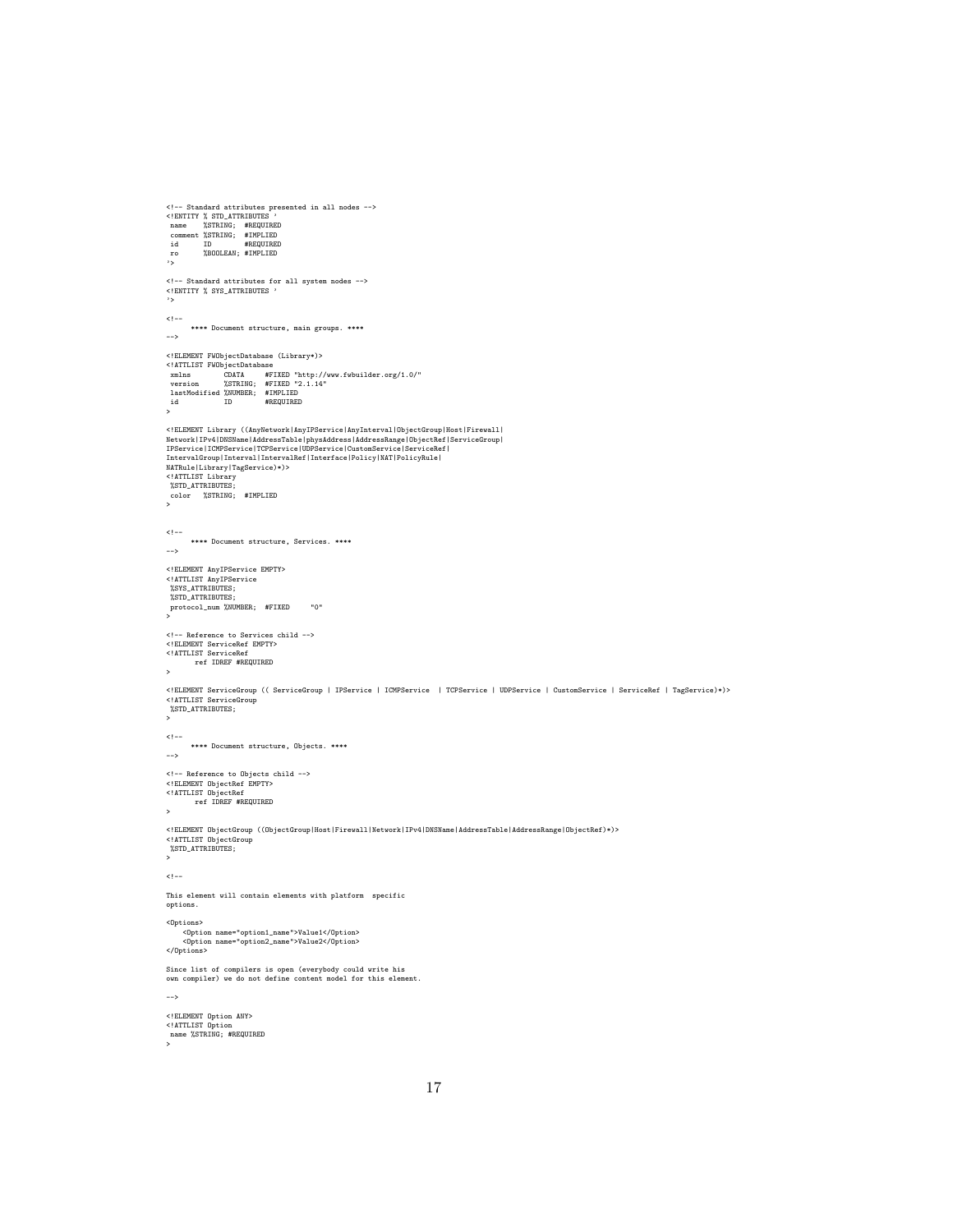```
<!ELEMENT PolicyRuleOptions (Option*)>
<!ELEMENT NATRuleOptions (Option*)>
<!ELEMENT RoutingRuleOptions (Option*)>
<!ELEMENT FirewallOptions (Option*)>
<!ELEMENT HostOptions (Option*)>
<!ELEMENT GatewayOptions (Option*)>
  <!--
**** Document structure, rest ****
-->
  %\ELEMENT NATRule (OSrc,ODst,OSrv,TSrc,TDst,TSrv,When?, NATRuleOptions?, NAT?)<br>
\at ID #REQUIRED<br>
disabled %BOOLEAN; "False"<br>
position %NUMBER; #REQUIRED<br>
comment %STRING; #REQUIRED<br>
comment %STRING; #IMPLIED
>
  <!ELEMENT When (IntervalRef*)>
<!ATTLIST When
neg %BOOLEAN; #REQUIRED
>
<!ELEMENT OSrc (ObjectRef*)>
  <!ATTLIST OSrc
neg %BOOLEAN; #REQUIRED
>
  <!ELEMENT ODst (ObjectRef*)>
<!ATTLIST ODst
neg %BOOLEAN; #REQUIRED
>
  <!ELEMENT OSrv (ServiceRef*)>
<!ATTLIST OSrv
neg %BOOLEAN; #REQUIRED
>
<!ELEMENT TSrc (ObjectRef*)>
<!ATTLIST TSrc
  neg %BOOLEAN; #REQUIRED
>
  <!ELEMENT TDst (ObjectRef*)>
<!ATTLIST TDst
neg %BOOLEAN; #REQUIRED
>
  <!ELEMENT TSrv (ServiceRef*)>
<!ATTLIST TSrv
neg %BOOLEAN; #REQUIRED
>
  %IELEMENT RoutingRule (RDst,RGtw,RItf, RoutingRuleOptions?, Routing?)><br>
\disabled %DOLEAN; "False"<br>
disabled %DOOLEAN; "False"<br>
position %NUMBER; #REQUIRED<br>
position %NUMBER; #REQUIRED<br>
metric %NUMBER; 0"<br>
comment %STRING;
>
  <!ELEMENT RDst (ObjectRef*)>
<!ATTLIST RDst
neg %BOOLEAN; #REQUIRED
>
<!ELEMENT RGtw (ObjectRef*)>
<!ATTLIST RGtw
  neg %BOOLEAN; #REQUIRED
>
<!ELEMENT RItf (ObjectRef*)>
  <!ATTLIST RItf
neg %BOOLEAN; #REQUIRED
>
<!ELEMENT PolicyRule (Src,Dst,Srv?,Itf?,When?,PolicyRuleOptions?,Policy?)>
<!ATTLIST PolicyRule
    id ID #REQUIRED<br>disabled %BOOLEAN; "False"<br>position %NUMBER; #REQUIRED<br>direction %DIRECTION; #IMPLIED<br>action %ACTION; #REQUIRED<br>log %BOLEAN; #REQUIRED<br>comment %STRING; #IMPLIED
```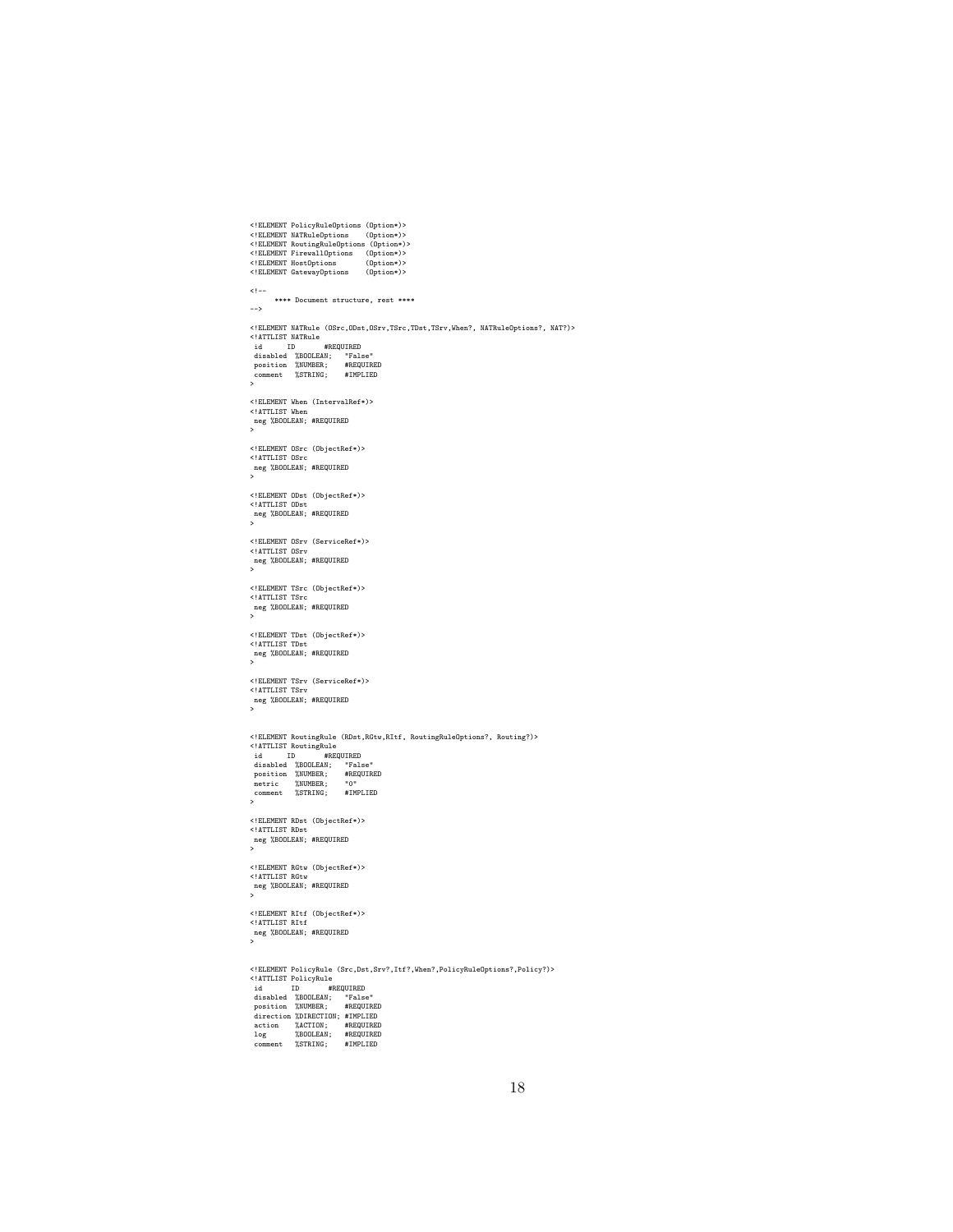```
>
 <!ELEMENT Src (ObjectRef*)>
<!ATTLIST Src
 neg %BOOLEAN; #REQUIRED
>
 <!ELEMENT Dst (ObjectRef*)>
<!ATTLIST Dst
 neg %BOOLEAN; #REQUIRED
>
<!ELEMENT Srv (ServiceRef*)>
 <!ATTLIST Srv
neg %BOOLEAN; #REQUIRED
>
 <!ELEMENT Itf (ObjectRef*)>
<!ATTLIST Itf
neg %BOOLEAN; #REQUIRED
>
< ! --hardware or physical address (MAC, DLCI etc.)
 -->
<!ELEMENT physAddress EMPTY>
 <!ATTLIST physAddress
%STD_ATTRIBUTES;
address %STRING; #REQUIRED
>
 <!ELEMENT IPv4 EMPTY>
<!ATTLIST IPv4
  %STD_ATTRIBUTES;
   address %IPADDRESS; #REQUIRED
netmask %NETMASK; #REQUIRED
 >
 <!ELEMENT DNSName EMPTY>
<!ATTLIST DNSName
%STD_ATTRIBUTES;
   dnsrec %STRING; #REQUIRED
run_time %BOOLEAN; #REQUIRED
 >
<!ELEMENT AddressTable ((IPv4|ObjectRef)*)>
 <!ATTLIST AddressTable
%STD_ATTRIBUTES;
filename %STRING; #REQUIRED
run_time %BOOLEAN; #REQUIRED
 ><br><!--
Interface can have the following attributes:
       - dyn<br>
interface has dynamically assigned address<br>
- unnum<br>
interface is unnumbered (does not have IP address, but<br>
may still have MAC address)<br>
- bridgeport interface<br>
The difference between bridge port and unnumbered int
       - mgmt<br>- physAddress MAC address of this interface<br>- security_level<br>- security_level<br>- network_zone ID of the object representing network zone<br>- unprotected Skip this interface while assigning access lists or policy rules<br>
 -->
<!ELEMENT Interface (IPv4*, physAddress?)>
 <!ATTLIST Interface
   %STD_ATTRIBUTES;
dyn %BOOLEAN; #REQUIRED
 unnum %BOOLEAN; #IMPLIED<br>
mgmt %BOOLEAN; #IMPLIED<br>
security_level %NUMBER; #IMPLIED<br>
security_level %NUMBER; #IMPLIED<br>
unprotected %BOOLEAN; #IMPLIED<br>
unprotected %BOOLEAN; #IMPLIED<br>
1Abel %STRING; #IMPLIED<br>
>
 <!-- Remote management information for Firewall, Host, Gateway -->
<!ELEMENT Management (SNMPManagement? , FWBDManagement?, PolicyInstallScript?)>
<!ATTLIST Management
                                       %IPADDRESS; #REQUIRED
Al ILIST:<br>address<br>>
```
19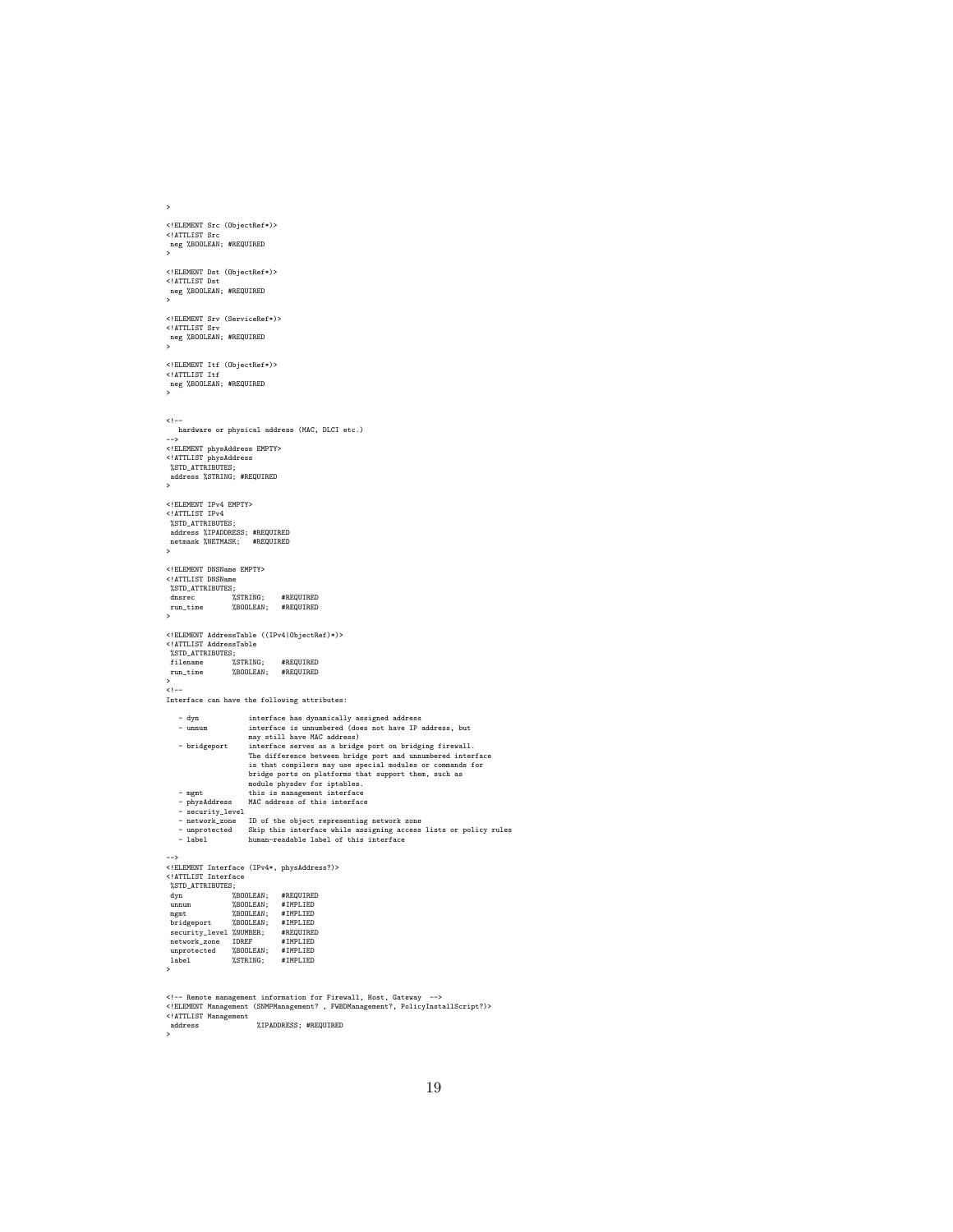```
% |- User-defined custom policy installation script for Firewall --><br>
\leq|ELEMENT PolicyInstallScript<br>
\leq|ATTLIST PolicyInstallScript<br>
command %STRING; #IMPLIED<br>
command %STRING; #IMPLIED<br>
\geq<br>
\geq<!== SNMP management information for Firewall, Host, Gateway --><br><!ELEMENT SNMPManagement EMPTY><br><!ELEMENT SNMPManagement<br>mabled XBOOLEAN; "False"<br>snmp_read_community XSTRING;<br>#IMPLIED<br>snmp_read_community XSTRING; #IMPLIED
 <!-- FWBD management information for Firewall, Host, Gateway -->
<!ELEMENT FWBDManagement (PublicKey?)>
<!ATTLIST FWBDManagement
enabled %BOOLEAN; "False"
   port %NUMBER; #REQUIRED
identity %STRING; #REQUIRED
>
 <!-- Remote FWBD public key for Firewall, Host, Gateway -->
<!ELEMENT PublicKey (#PCDATA)>
<!ELEMENT Host (Interface*, Management?, HostOptions?)>
 <!ATTLIST Host
%STD_ATTRIBUTES;
 host_OS %STRING; #IMPLIED
\sim<!ELEMENT AnyNetwork EMPTY>
 <!ATTLIST AnyNetwork
%SYS_ATTRIBUTES;
%STD_ATTRIBUTES;
   address %IPADDRESS; #FIXED "0.0.0.0"
netmask %NETMASK; #FIXED "0.0.0.0"
>
<!ELEMENT Network EMPTY>
<!ATTLIST Network
   %STD_ATTRIBUTES;<br>address %IPADDRESS; #REQUIRED<br>netmask %NETMASK; #REQUIRED
\ddot{\phantom{0}}<!ELEMENT AddressRange EMPTY>
<!ATTLIST AddressRange
  %STD_ATTRIBUTES;
   start_address %IPADDRESS; #REQUIRED
end_address %IPADDRESS; #REQUIRED
>
 <!ELEMENT ICMPService EMPTY>
<!ATTLIST ICMPService
 %STD_ATTRIBUTES;
 code %NUMBER; #REQUIRED
type %NUMBER; #REQUIRED
>
 <!ELEMENT TagService EMPTY>
<!ATTLIST TagService
%STD_ATTRIBUTES;
tagcode %STRING; #REQUIRED
>
 <!ELEMENT IPService EMPTY>
<!ATTLIST IPService
 %STD_ATTRIBUTES;
  protocol_num %NUMBER; #REQUIRED
 fragm %BOOLEAN; #IMPLIED<br>lsrr %BOOLEAN; #IMPLIED<br>short_fragm %BOOLEAN; #IMPLIED<br>ssrr %BOOLEAN; #IMPLIED<br>ssr %BOOLEAN; #IMPLIED<br>ts %BOOLEAN; #IMPLIED<br>>
 <!ELEMENT TCPService EMPTY>
<!ATTLIST TCPService
%STD_ATTRIBUTES;
   dst_range_endr %NUMBER; #REQUIRED<br>urg_flag %BOOLEAN; #REQUIRED<br>urg_flag %BOOLEAN; #REQUIRED<br>psh_flag %BOOLEAN; #REQUIRED<br>psh_flag %BOOLEAN; #REQUIRED<br>syn_flag %BOOLEAN; #REQUIRED
```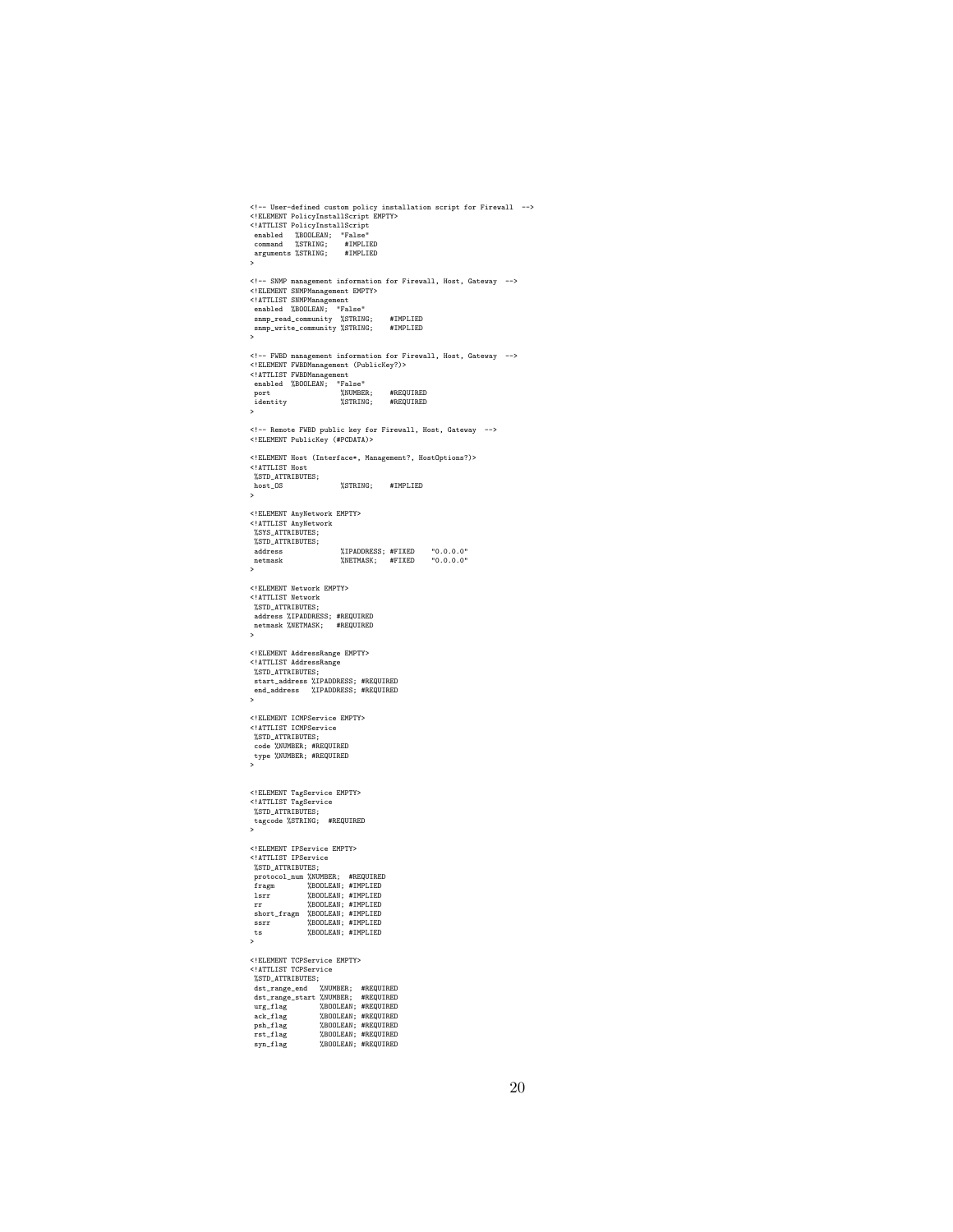```
\begin{tabular}{ll} $fin\_flag$ & $\,\,\%BOOLEAN$; \#REQUALRED\\ arg\_flag\_mask & $\,\,\%BOOLEAN$; \#REQUALRED\\ pak\_flag\_mask & $\,\,\%BOOLEAN$; \#REQUALRED\\ psh\_flag\_mask & $\,\,\,\%\,BOOLEAN$; \#REQUALRED\\ \end{tabular}urg_flag_mask %BOOLEAN; #REQUIRED
ack_flag_mask %BOOLEAN; #REQUIRED
    psh_flag_mask %BOOLEAN; #REQUIRED<br>rst_flag_mask %BOOLEAN; #REQUIRED<br>fin_flag_mask %BOOLEAN; #REQUIRED<br>fin_flag_mask %BOOLEAN; #REQUIRED<br>src_range_endr %NUMBER; #REQUIRED<br>src_range_etart %NUMBER; #REQUIRED
  established %BOOLEAN; #IMPLIED <br/>established %BOOLEAN; #IMPLIED
 >
 %STELEMENT UDPService EMPTY><br>
XSTD_ATTRIBUTES;<br>
%STD_ATTRIBUTES;<br>
dst_range_end %NUMBER; #REQUIRED<br>
dst_range_end %NUMBER; #REQUIRED<br>
src_range_end %NUMBER; #REQUIRED<br>
src_range_start %NUMBER; #REQUIRED<br>
>>
 <!ELEMENT CustomServiceCommand (#PCDATA)>
<!ATTLIST CustomServiceCommand
platform %STRING; #REQUIRED
>
<!ELEMENT CustomService (CustomServiceCommand*)>
<!ATTLIST CustomService
  %STD_ATTRIBUTES;
 >
 <!ELEMENT Gateway (Interface* , Management?, GatewayOptions?)><br><!ATTLIST Gateway<br>"ASTD_ATTRIBUTES;
    address %IPADDRESS; #REQUIRED
host_OS %STRING; #IMPLIED
 >
<!ELEMENT Firewall (NAT , Policy , Routing , Interface* , Management?, FirewallOptions?)>
 <!ATTLIST Firewall
%STD_ATTRIBUTES;
platform %STRING; #REQUIRED
version %STRING; #IMPLIED
    host_OS %STRING; #IMPLIED
lastModified %NUMBER; #IMPLIED
lastInstalled %NUMBER; #IMPLIED
    lastCompiled %NUMBER; #IMPLIED
inactive %BOOLEAN; #IMPLIED
 >
<!ELEMENT NAT (NATRule*)>
 <!ATTLIST NAT
id ID #REQUIRED
\mathbf{r}<!ELEMENT Policy (PolicyRule*)>
<!ATTLIST Policy
id ID #REQUIRED
\frac{id}{2}<!ELEMENT Routing (RoutingRule*)>
<!ATTLIST Routing
id ID #REQUIRED
\frac{1}{10}\leftarrow -- Time -->
 <!ELEMENT IntervalGroup ((IntervalGroup|Interval|IntervalRef)*)><br><!ATTLIST IntervalGroup<br>"ASTD_ATTRIBUTES;
>
 <!-- Reference to time interval -->
<!ELEMENT IntervalRef EMPTY>
<!ATTLIST IntervalRef
ref IDREF #REQUIRED
\ddot{\phantom{0}}<!ELEMENT Interval EMPTY>
<!ATTLIST Interval
%STD_ATTRIBUTES;
from_second %NUMBER; "-1"
from_minute %NUMBER; "-1"
from_hour %NUMBER; "-1"
from_day %NUMBER; "-1"
from_month %NUMBER; "-1"
from_year %NUMBER; "-1"
  from_year %NUMBER; "-1"<br>from_weekday %NUMBER; "-1"
  to_second %NUMBER; "-1"
```